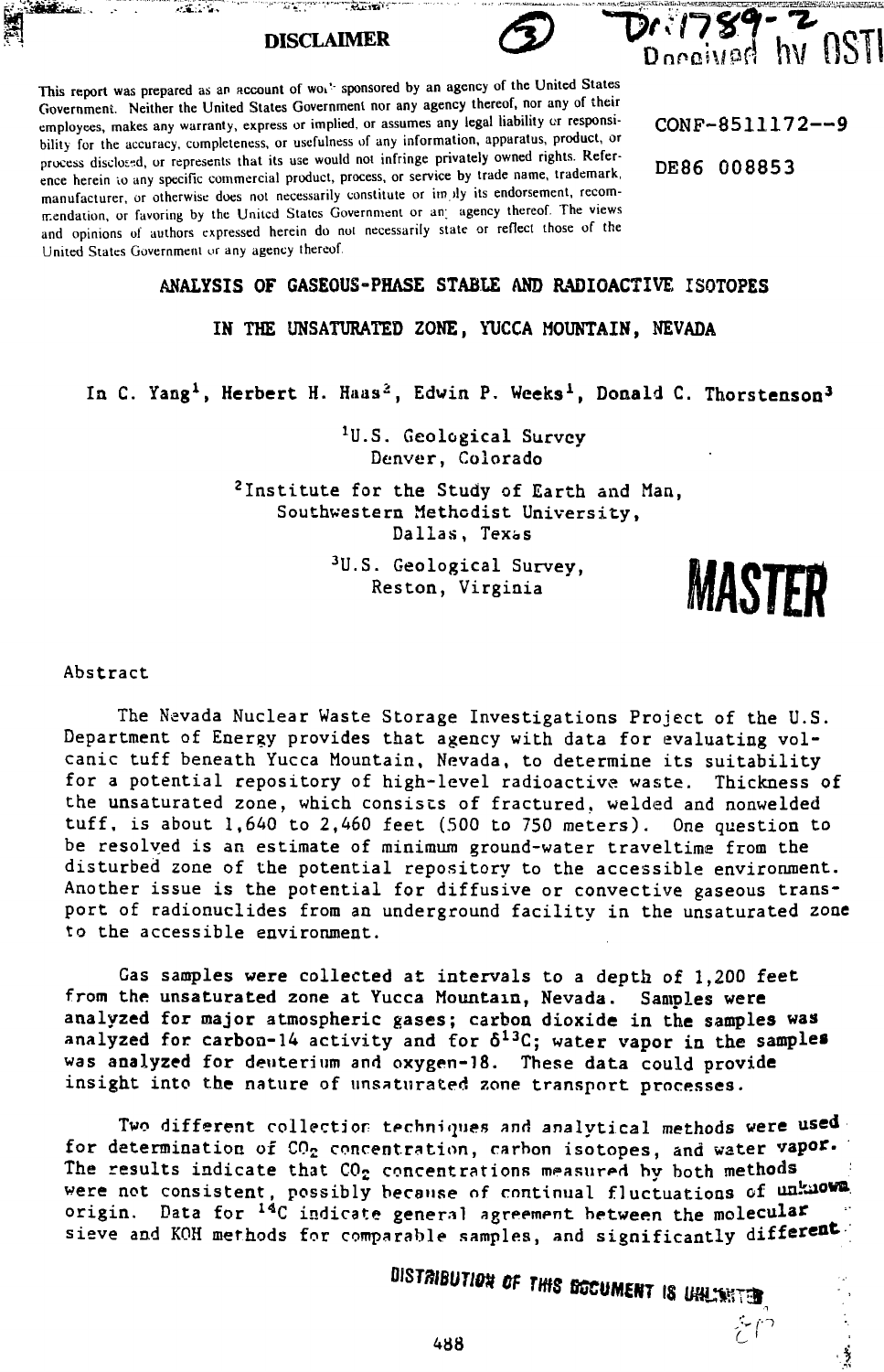**results for 6<sup>13</sup>C sampler. More data are needed to resolve the differ" ences. The majority of post-bomb <sup>14</sup>C was observed to a depth of 40 feet (12.2 meters) below surface, and less than pre-boab activity was measured at and below a depth, of 60 feet (18.3 meters). Data for dl s 0y indicate exchange of oxygen atons between the water and the molecular sieve occurred during degassing and affected the oxygen-isotope values. Data for 6D** seem to be unaffected by exchange processes. Values of  $\delta D$ , are close<sup>V</sup>to **those in ground water at Yucca Mountain and at nearby areas, although values of 6D. determined by molecular-sieve and cold-trap methods are not consistent in direction or magnitude.**

## **Introduction**

The Nevada Nuclear Waste Storage Investigations (NNWSI) Project of the U.S. Department of Energy provides that agency with data for evaluating volcanic tuff beneath Yucca Mountain, Nevada, to determine its suitability for a potential repository of high-level radioactive waste. This investigation is being conducted in cooperation with the U.S. Department of Energy, Nevada Operations Office, under Interagency Agreement DE-AI08-78ET44802.

One of the questions to be resolved is an estimate of minimum groundwater traveltime from the disturbed zone of the potential repository to the accessible environment. The U.S. Nuclear Regulatory Commission's (1983) siting criteria state that a site would be favorable if the prewaste-emplacement ground-water traveltime from the disturbed zone to the accessible environment substantially exceeds 1,000 years. The U.S. Department of Energy's (1984) siting guidelines on this issue state that a site would be disqualified if the expected pre-waste-emplacement groundwater traveltime from the disturbed zone to the accessible environment is less than 1,000 years; a site would be favorable if ground-water traveltime is more than 10,000 years. Another question is the potential for diffusive or convective transport of gaseous radionuclides from an underground facility in the unsaturated zone to the accessible environment. The U.S. Nuclear Regulatory Commission's (1984) proposed rule on this issue states that a site would have a potentially adverse condition if there is a risk of vapor transport (radioactive gases) from the underground facility, located in the unsaturated zone, to the accessible environment.

The concept of storing nuclear waste in the arid-climate vadose zone appeared in the literature more than a decade ago (Winograd, 1972, 1974), and in more recent papers by Winograd (1981) and Roseboom (1983). However, little detail exists of the hydrogeology of Yucca Mountain. No isotopic and chemical data have been reported for the unsaturated-zone water of Yucca Mountain. The purpose of this study is directed at evaluating analytical methods for determining gas constituents in the unsaturated zone of Yucca Mountain.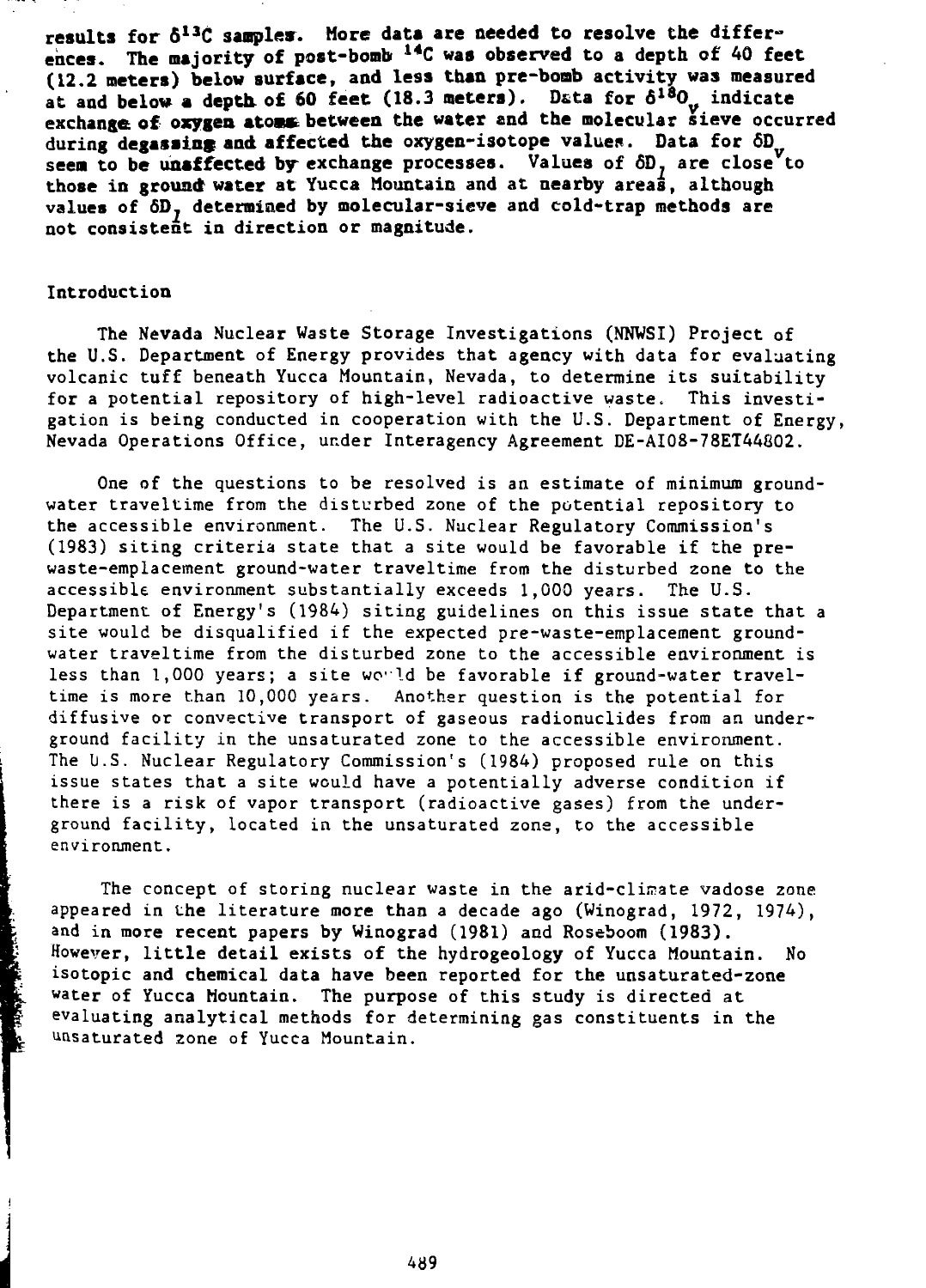# **Physiographic and Geologic Description of Yucca Mountain**

**The Yuccs Mountain study area is located near the southwestern corner of the Nevada Test Site in southern Nevada, within the Great Basin physiographic province, and in the most arid region of the United States. Average annual precipitation at the mountain is estimated to be about S.9 in. (150 mm), and the average annual recharge rate is estimated to range from 0.02 to 0.18 in. (0.5 to 4.5 mm) (Montazer and Wilson, 1984). The altitude of the mountain is 4,823 ft (1,470 m). A very thick, 1,640 to 2,460 ft (500 to 750 m), unsaturated zone occurs beneath Yucca Mountain. The zone consists of extensively fractured, densely welded., minimally porous, but transmissive, ash-flow tuff, interbedded with less fractured, nonwelded, porous, but less transmissive, argillic and zeolitic bedded tuff and ash-flow tuff. The mountain consists of a series of northtrending fault-block ridges with an eastward tilt of about 5° to 30°. The proposed high-level nuclear-waste repository would be emplaced in the densely welded fractured tuff in the central block of Yucca Mountain.**

### **Sample Collection**

**Gas samples were collected from the borehole USW UZ-1 located at the northern end of the central block on Yucca Mountain (fig. 1). Borehole USW UZ-1 was drilled by a reverse-vacuum method to a depth of 1,269 ft (387 m) in 1983 (Whitfield, 1985, this proceedings).**

**During drilling, air was withdrawn through the inner string of the concentric dual-string pipe by vacuum at a rate of about 1,400 ft<sup>3</sup>/min (39.6 m<sup>3</sup>/min). Air was injected into the annulus of the inner string at a rate of about 315 ft<sup>3</sup>/min (8.9 m<sup>3</sup>/min) and air also circulated downward through the annulus between the borehole wall and the drillstring to make up the difference between the injected and withdrawn volumes. Sulfur hexafluoride (SF6) was added to the injected air or to the air stream in the hole annulus or to both at a rate of 40 to 50 mL/min except for occasional increases to a rate of 100 mL/min or more. If perfect mixing is assumed, the resulting mixture should have contained** about 1 ppmv (part per million by volume) SF<sub>6</sub>. However, the vacuum rate **varied somewhat, particularly when the inner string became partly plugged, and may have decreased to a few hundred cubic feet per minute at times. At those times, the SF6 concentrations may have increased to as much as a** few paris per million by volume.

**The hole was completed with 15 sampling stations, including gas probes, isolated from each other by silica flour and cement grout. Details of probe construction are given by Montazer et al. (1985, this proceedings).**

# **Samples for Analysis of Sulfur Hexafluoride**

**Samples were collected and analyzed for SF6 onsite on March 31-April \*i 1984, by personnel of Tracer Research, Inc., Tuscon, Arizona, using a gas chromatograph equipped with an electron-capture detector. In addition,** later samples were collected and shipped to Tracer Research, Inc., for **analysis. For the samples collected aud analyzed on March 31, each probe**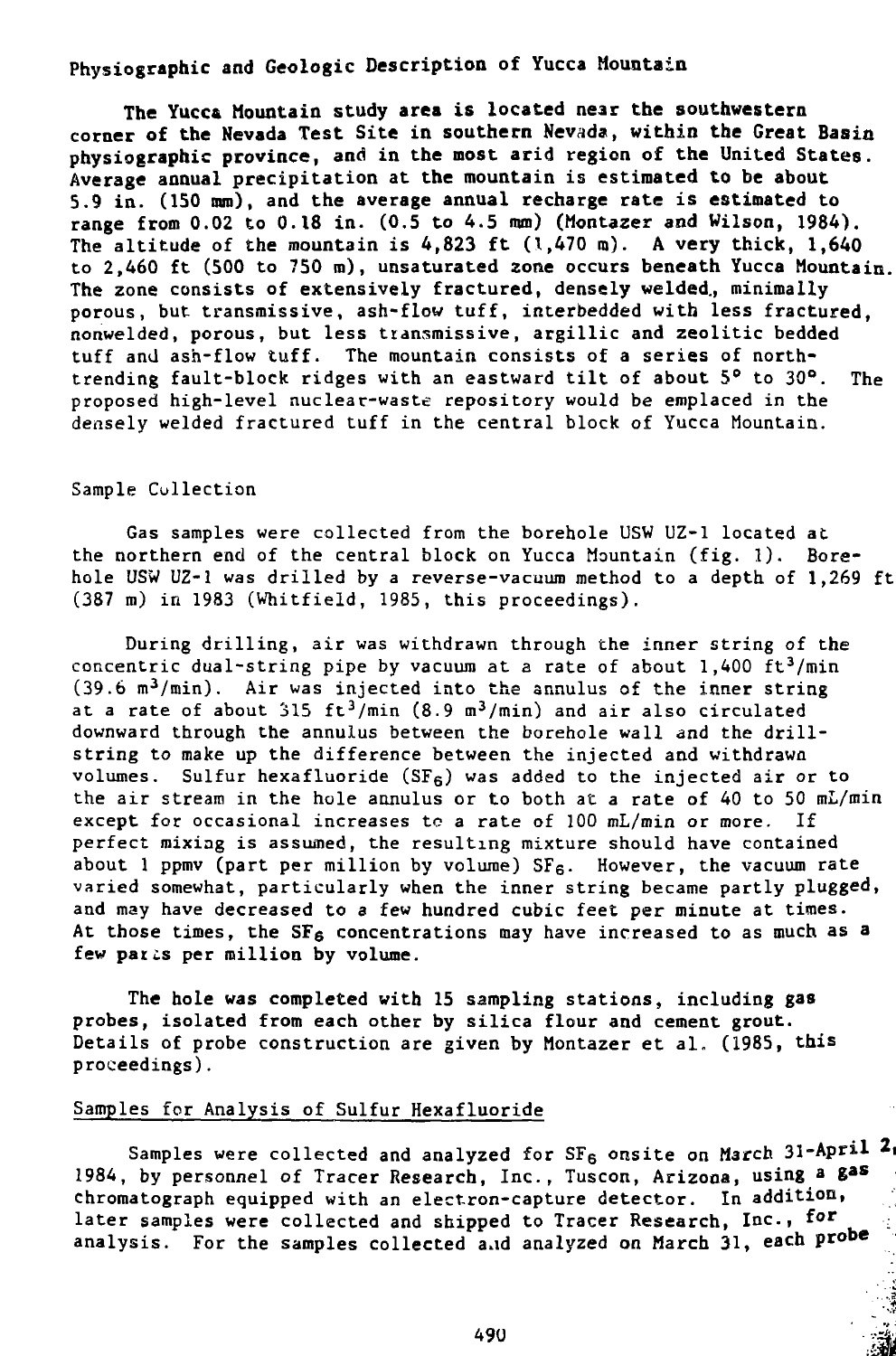

Figure 1. Location of borehole USW UZ-1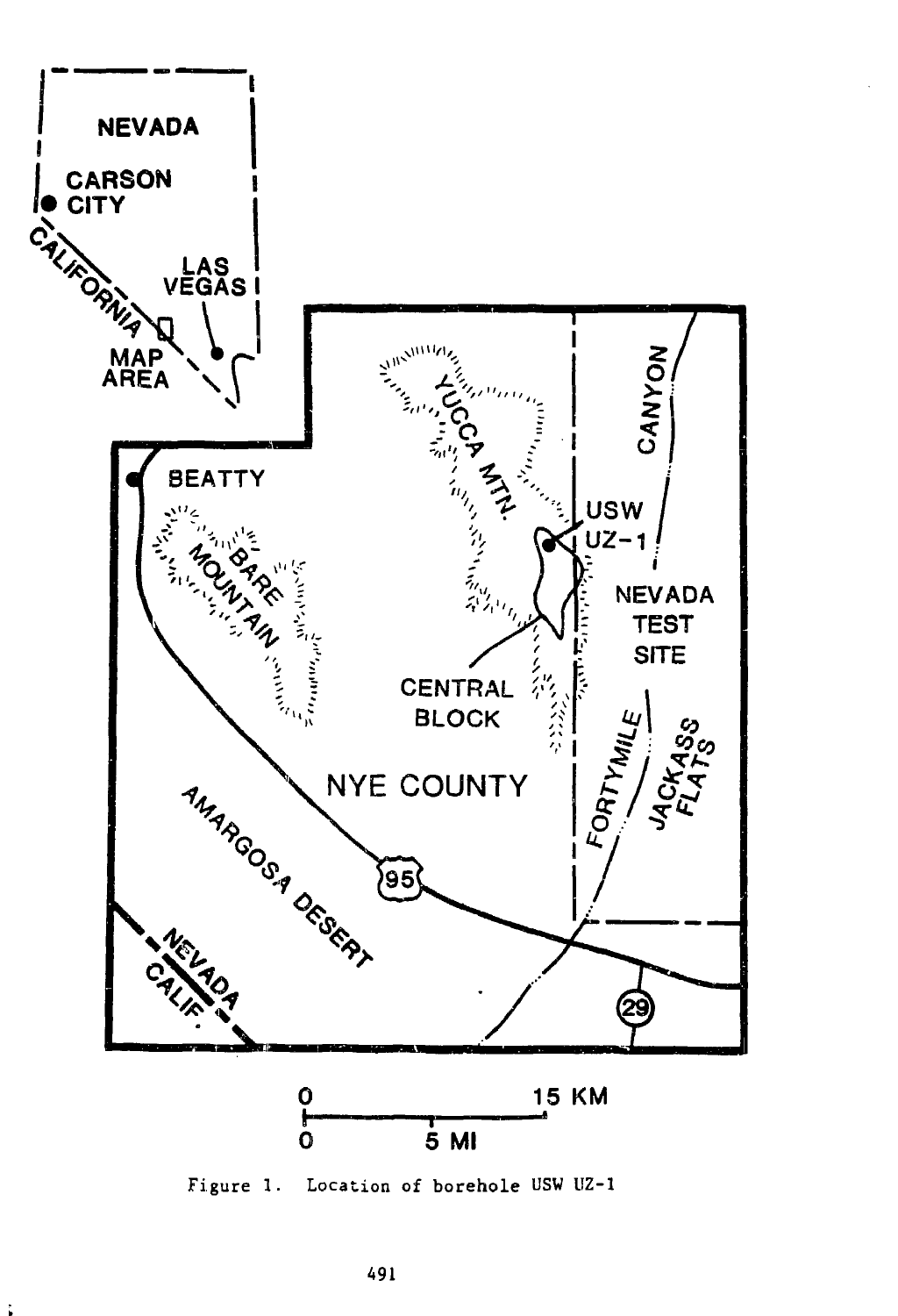**was pumped for 30 miu (more than 30 times the volume of probe) prior to collecting a sample for analysis. Samples were collected through silicone tubing by syringe and injected directly into the gas chromatograph. After sampling was completed on March 31, probes** 1-13 **were connected through manifolds to two rotary-vane pumps and pumped overnight. The** probes **were resampled on April 1, the sampled probes being pumped** individually, using a **peristaltic pump** for **about 15 min prior to sampling. The deeper probes were pumped overnight on April 1 and again resampled** on **April** 2.

Samples for **analysis** of SF6 also **were collected** on September 17, 1984. These samples were collected in previously evacuated stainlesssteel containers and shipped to Tracer Research, Inc., for analysis.

# Samples for Analysis of Carbon Dioxide

Samples were collected for analysis of  $CO<sub>2</sub>$  by gas chromatography (thermal-conductivity detector) in November 1983; January, March, April, September, and December 1984; and May 1985. In addition, gas samples were analyzed onsite for  $CO<sub>2</sub>$  by gas chromatography on April 1-2, 1984. Concentrations of CO<sub>2</sub> also were computed for March and May 1985 from the volume of  $CO<sub>2</sub>$  recovered during molecular sieve trapping, as described below, divided by the volume of soil gas pumped through the molecular sieve.

For the gas-chromatography method, gas samples were collected in 15.25-in.<sup>3</sup> (250-mL) flow-through gas collector (glass tube), with stopcocks on both ends. For those samples not collected for  $^{14}$ CO<sub>2</sub> analysis, the gas collector was installed upstream of a rotary-vane vacuum pump, which was operated for 30 min before the sample was collected. After that time, the downstream stopcock was closed and the pump was shut off. After 5 min, the upstream stopcock was closed. The stopcocks were taped to insure against accidental opening during shipping, and were shipped to the U.S. Geological Survey at Reston, Virginia, for analysis. For samples collected for <sup>14</sup>CO<sub>2</sub> analysis, a similar procedure was followed, except that a peristaltic pump was used.

# Samples for Analysis of Carbon Isotopes

Samples were collected for the analysis of  $^{14}$ CO<sub>2</sub> activity and for determination of <sup>13</sup>C/<sup>12</sup>C ratios in April 1984 and in March and April-May, 1985. In 1984, samples were collected from probes 1-13 by trapping with<br>KOH solution, using a method described by Haas et al. (1983). In 1985, KOH solution, using a method described by Haas et al.  $(1983)$ . samples were collected using molecular-sieve traps for all 15 **probes and** by KOH for 5 probes.

The KOH method: For this method, described in detail by Haas et al. (1983), soil gas is pumped through KOH solution by a peristaltic pump installed downstream from the bubbler. The soil gas is dispersed **through** a fritted plate into 15.25 in.<sup>3</sup> (250 mL) of 5.0 molar KOH solution at  $\triangleq$ rate of 30.5 in.<sup>3</sup> (500 mL/min), and the  $CO<sub>2</sub>$  is absorbed in the solution. Ideally, about 48.8 in.<sup>3</sup> (800 mL) of CO<sub>2</sub> is trapped. However, CO<sub>2</sub> concentrations were so small in the soil gas from all probes except probe 1 that they were pumped for 10 d to obtain about 4.9 to 18.3 in.<sup>3</sup> (80 to  $\sim$ 300 ml) for analysis. <sup>U</sup>&.

**?•••**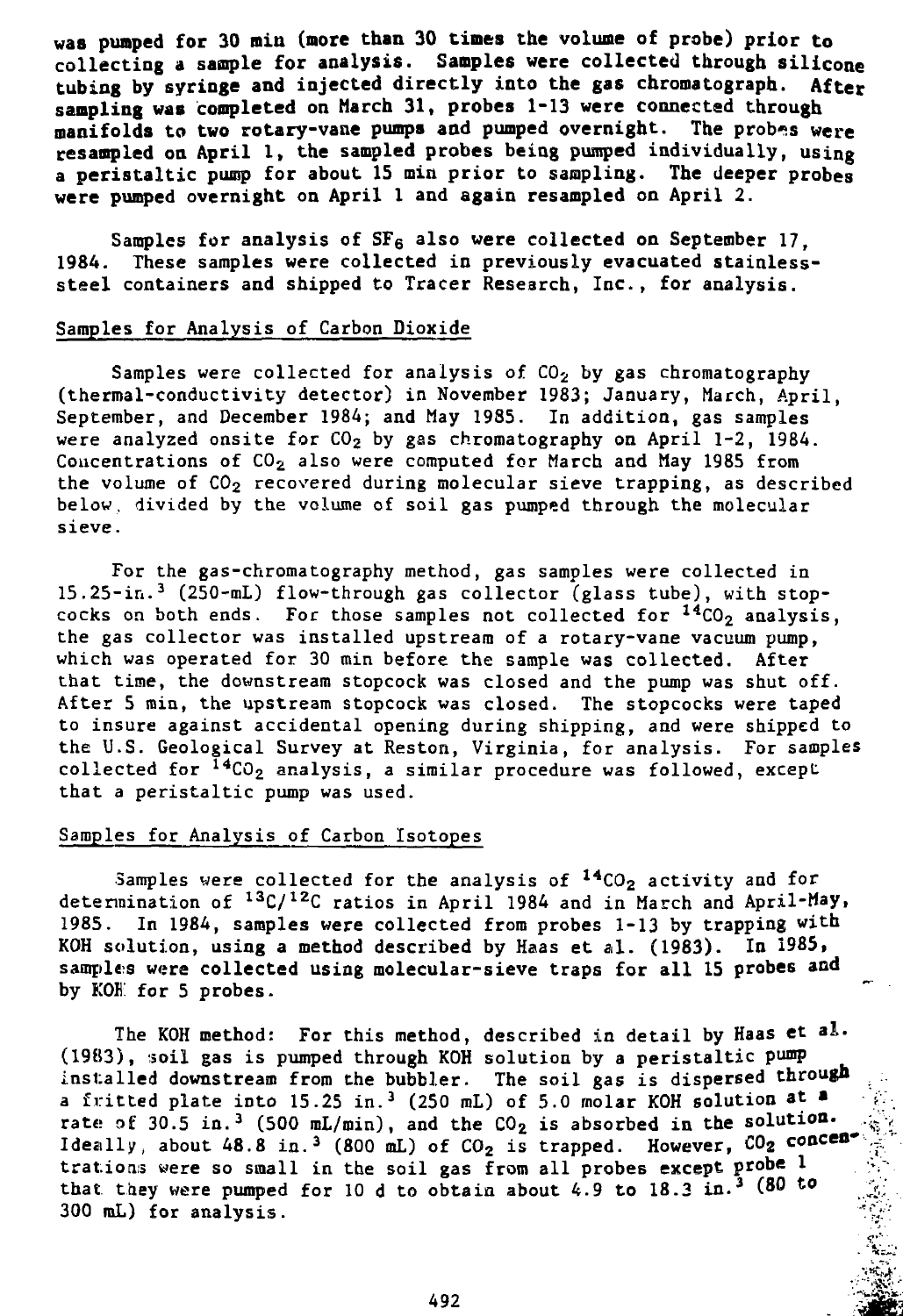**Molecular-sieve (MS) method: Gas-collection cylinders with a volume of 18.3 in.<sup>3</sup> (300 cm<sup>3</sup> ), filled with Linde 5A molecular-sieve pellets, 1/16 iu. (0.159 cm), were used for gas sampling. Details of the sampler are shown in figure 2a. The cylinder was made of 30AL stainless steel, connected to Nupro<sup>1</sup> B4HK2 valves attached to hosebarbs at both ends. In addition, one end of the cylinder was equipped with a check-valve between the hosebarb and valve to** prevent **backflow of air during sample** collection.



Figure 2a. Gas sampler

The onsite setup of equipment for soil-gas collection by the MS method is shown in figure 2b. Soil-gas probes were pumped overnight before sample collection to purge the lines and probes of any atmospheric air that might have been introduced while connecting the pumps to the system. During sample collection, the sample gas was pumped at a flow rate of 30.5 in.<sup>3</sup>/min (500 m<sup>T</sup>/min). The date, start, and end times of pumping were recorded, so that total volumes of gas flow through the sampler could be calculated. The MS trapped both water vapor and  $CO<sub>2</sub>$ . If saturation of the MS were to be attained during the process, water vapor would displace  $CO<sub>2</sub>$ . Therefore, a small ascarite-filled glass tube was attached to the downstream side of the system to monitor  $CO_2$ -gas escape (formation of white NaHCO<sub>3</sub> on the ascarite). The uncertainty in this gas detection was about 5 mg  $CO<sub>2</sub>$ . A sampler of this size should trap about 0.84 ft<sup>3</sup> (24 L) of CO<sub>2</sub> at 25°C and 1 atmosphere in the absence of water, and about 100 mL of liquid water. This capacity is sufficient for C02 sampling at the Yucca Mountain site. If gases with substantial moisture content are expected, a larger capacity cylinder,  $30.5$  in.<sup>3</sup> (500 mL) , needs to be used. The collection efficiency and performance data are given in a paper by Yang (1983). Limited equipment and space allowed sampling only 5 to 8 probes at a time, with each sample requiring 4 to 5 d to collect. The 15 probes were sampled in 2 onsite trips **with** probes 9, 11, and 15 being resampled.

<sup>&</sup>lt;sup>1</sup>Any use of trade name is for descriptive purposes only and does not constitute endorsement by the U.S. Geological Survey.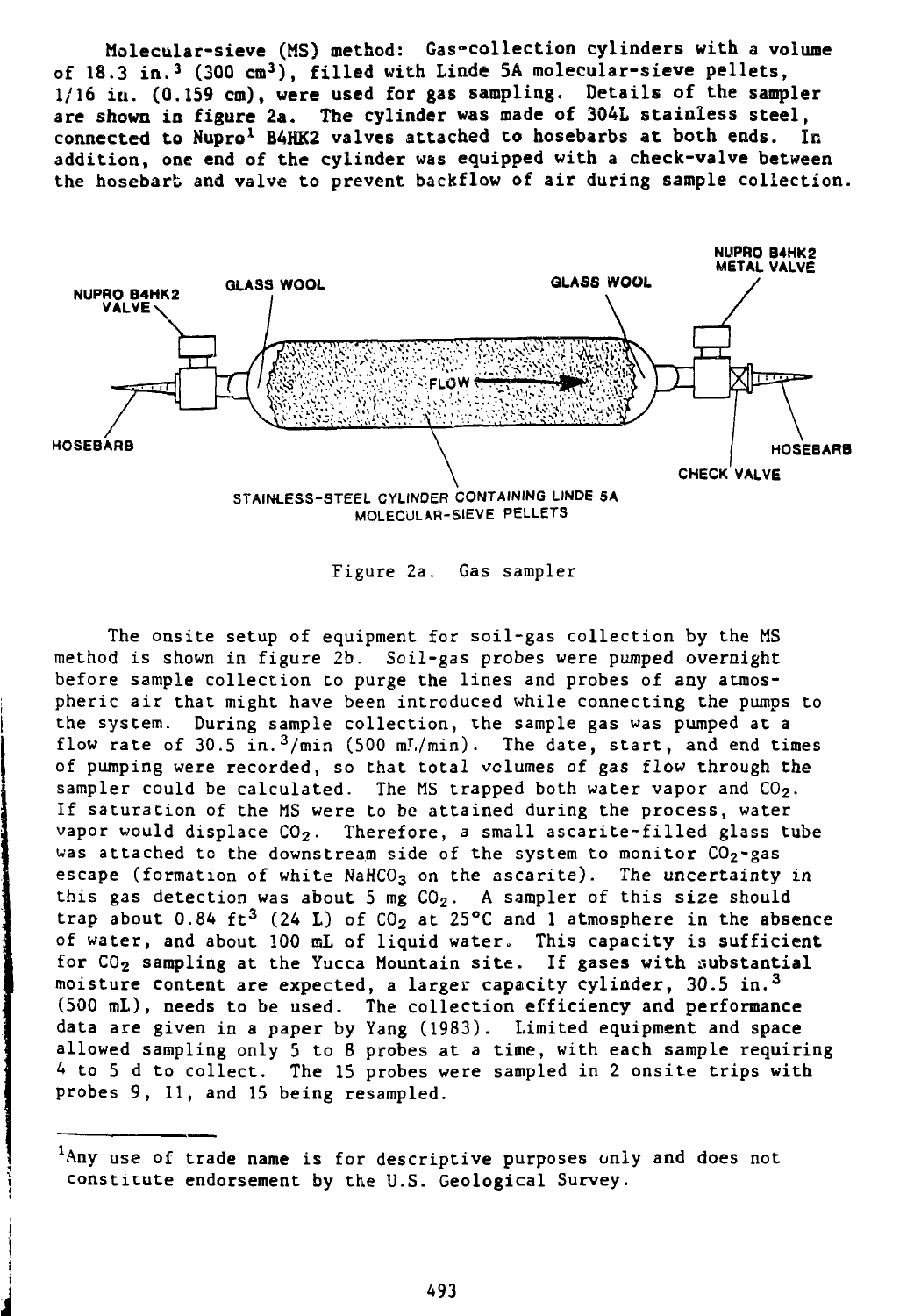

**SOIL GAS PROBE**

Figure 2b. Onsite apparatus for soil-gas collection.

# Samples for Analysis of Water Vapor

Dry-ice acetone trap: For samples collected for analysis of water vapor, a dry-ice acetone slush was used. A glass-vacuum trap, immersed into the slush contained in the dewar, replaced the gas ampler in figure 2b. Collection time of 36 to 48 h yielded about 0.61 in.<sup>3</sup> (10 mL) of liquid water.

MS method: Water vapors and CO<sub>2</sub> were collected simultaneously. The MS was heated under vacuum at 350°C overnight prior to collection, to ensure that no moisture from previous collections **was** trapped in the sieve. Collection efficiency was not determined.

**Sample Analyses**

## **Sulfur-Hexafluoride Samples**

**Sulfur-hexafluoride (SF6) samples were analyzed both onsite and in the laboratory by personnel of Tracer Research, Inc., Tuscon, Arizona, using a gas chromatograph equipped with an electron-capture detector.**

# **Carbon-Dioxide Samples**

Carbon-dioxide samples collected by the gas collector were analyzed by gas chromatography (thermal-conductivity detector) at the U.S. Geological Survey Laboratory in Reston, Virginia. Concentrations of CO<sub>2</sub> determined **by the MS method were computed from the volume of C02 recovered during** molecular-sieve trapping divided by the volume of soil gas pumped through **the sieve.**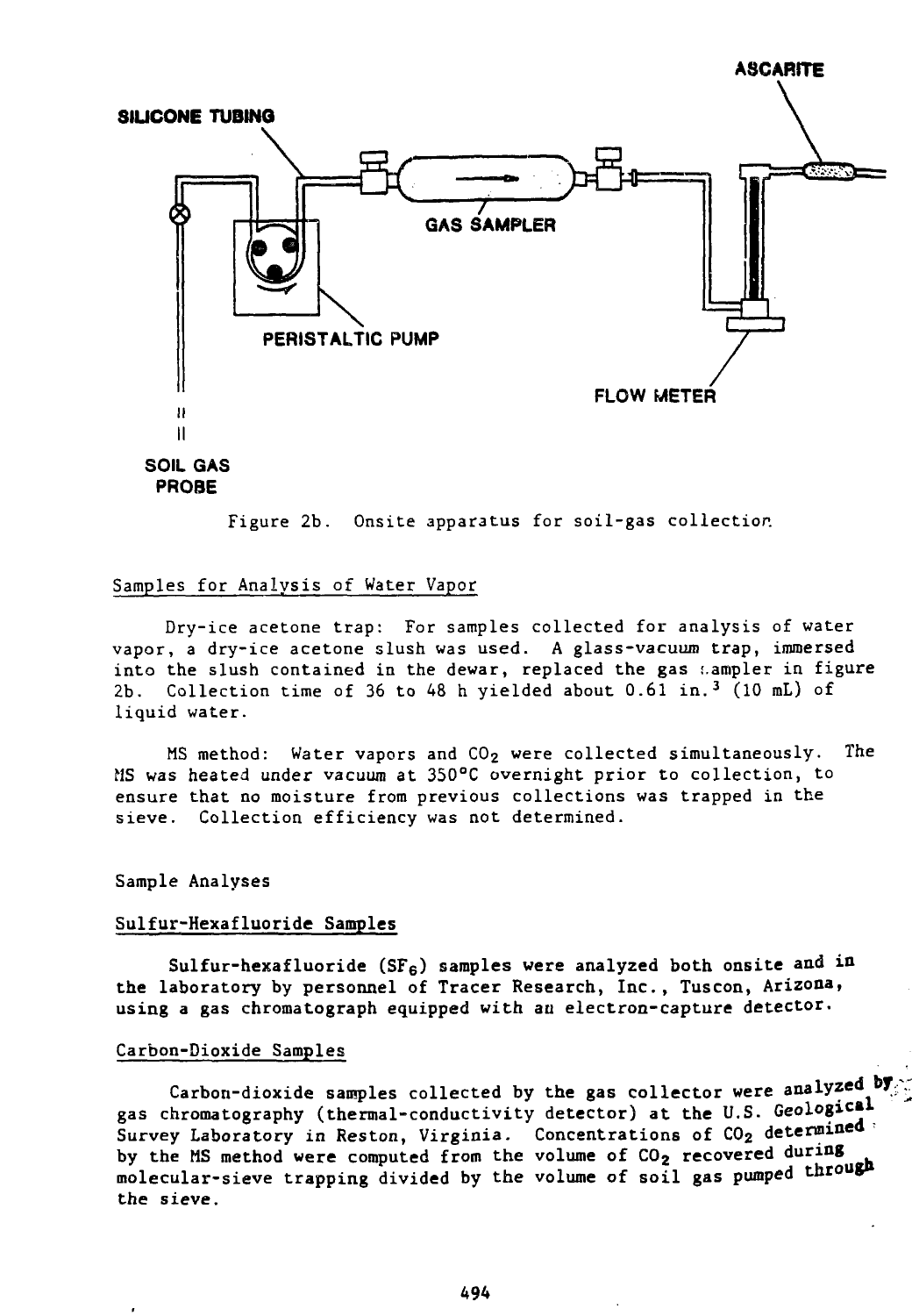# **Carbon-Isotope Samples**

**KOH method: The C02 collected in the KOH solution was released by acidification and converted into beneene for <sup>14</sup>C analysis by scintillation counting at the Southern Methodist University (SMU) radiocarbon laboratory. Details of the method were described by Haas et al. (1983). The ratio of l3C/l2C also was determined at the SMU isotope laboratory. For small-size samples (less than 15.25 in.<sup>3</sup> or 250 mL C02 gas at 25°C and 1 atmosphere), <sup>14</sup>C concentrations were measured using the Tandem** accelerator mass **spectrometer at the University of Arizona.**

MS **method:** The C02 **gas trapped** in **the** MS was **degassed at the U.S.** Geological Survey laboratory in Denver. Because **both C02 and H2O were** trapped in the MS, a system was designed to separate the two components; this system is shown in figure 3. The MS was heated to 350 $^{\circ}$ C in a vacuum



Figure 3. Degassing system

**1** system. Water was collected in a dry-ice acetone trap;  $CO<sub>2</sub>$  was collected in a liquid-nitrogen trap. Complete degassing took 10 h or longer. The volume of the collected  $CO<sub>2</sub>$  was measured in a calibrated flask equipped w ith a pressure gage. The gas was then transferred to a storage cylinder. Carbon-dioxide samples of more than  $36.6$  in.<sup>3</sup> (600 mL) at 25°C and  $<sup>1</sup>$  atmosphere were sent to Geochron Laboratory (Krueger Enterprise, Mass.)</sup> for <sup>14</sup>C analyses, by conventional gas counting of CH<sub>4</sub>. Two samples with volumes of 30.5 and  $24.4$  in.<sup>3</sup> (300 and 400 mL) were dated at the SMU radiocarbon laboratory. Even smaller samples have been submitted to the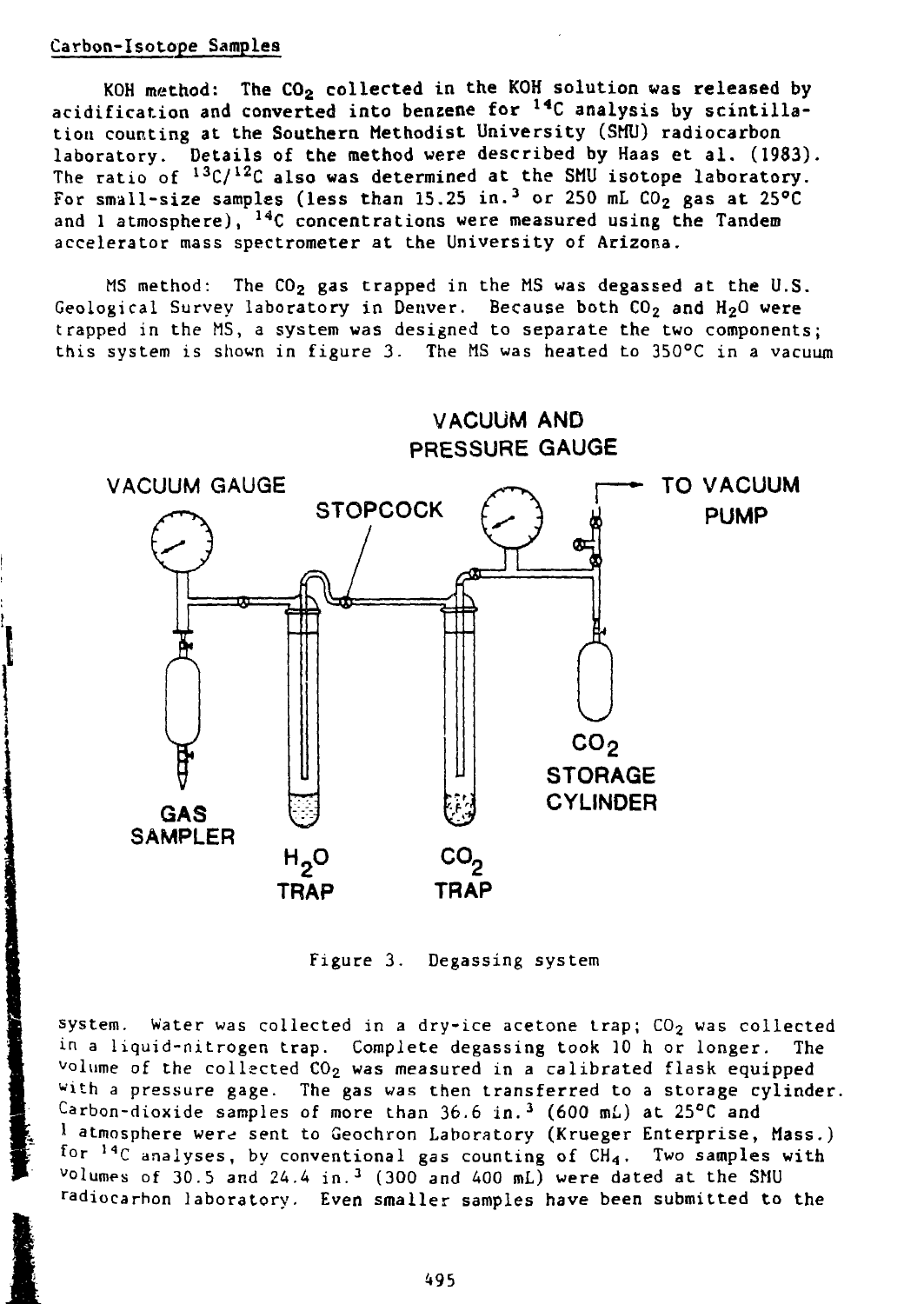**University of Arizona (Tucson) for analyses by using the Tandem accelerator mass spectrometer. Results were not available at the time of preparation of this paper.**

# **Water-Vapor** Samples

**Water** samples collected by cold trap and by MS (degassed, as mentioned in the previous section) were sent to the U.S. Geological Survey laboratory in Reston, Virginia, for determination of  $^3$ H, and  $^{18}$ O/ $^{16}$ O and D/H ratios.

# Results and Discussion

## Sulfur-Hexafluoride Concentrations

The results of the  $SF_6$  analyses are given in table 1. Based on the introduced atmospheric air having an  $SF_6$  concentration of 1 ppmv, soil gas would contain 10 to 30% residual atmospheric air. However, the measured  $CO<sub>2</sub>$  concentrations and carbon-isotope data indicate that the proportion of residual atmospheric air should be significantly less. Hence it is likely that the effective concentration of  $SF_6$  in the drilling air was greater than 1 ppmv, and may have been as much as 2 ppmv, resulting in a contamination level of 5 to 15% as of September 1984. Air contamination should be successively less during subsequent sampling.

# Carbon-Dioxide Concentrations

Concentrations of  $CO<sub>2</sub>$  measured at borehole USW UZ-1 are given in tables 2a and 2b. Concentrations were large in probe 1, which is in Such concentrations are typical of soil gas at other sites (Thorstenson et al., 1983, for example), and results from root respiration and microbial activity in the soil zone. However, at probe 2, located in nonwelded tuff a few feet below its contact with alluvium, and in all lower probes, concentrations were much smaller, and at several screens, concentrations were less than atmospheric.

The C02 concentrations also show substantial variations with **tine** since sampling began in November 1983. The November 1983 samples **are** particularly anomalous, possibly because they were collected only several days after the hole had been instrumented, and CO<sub>2</sub> in the soil gas may<br>have been sorbing and equilibrating with the stemming materials. How have been sorbing and equilibrating with the stemming materials. ever, large variations in  $CO<sub>2</sub>$  concentrations with time were measured even after large volumes of soil gas were pumped for  $14 \text{CO}_2$  sampling in April 1984. Moreover, the trends are inconsistent, with concentrations of samples from some probes alternately increasing and decreasing; other samples showed trends of steadily increasing concentrations, and still others showed steadily decreasing concentrations. Such variations with depth were unanticipated, and generally are not detected at other located tions (Thorstenson et al., 1983, for example). Continued sampling help determine the causes of the variations, or concentrations may. eventually stabilize.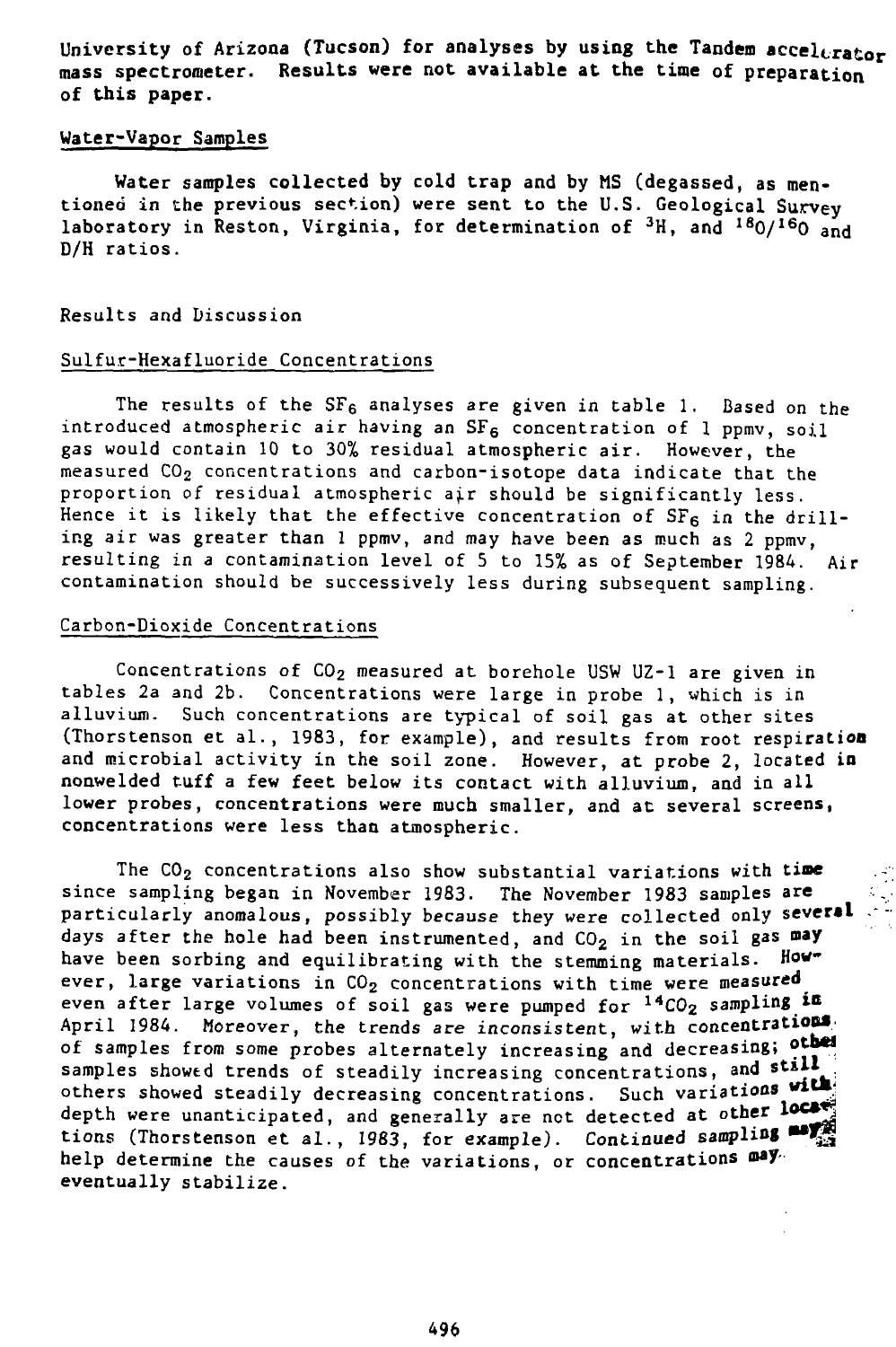# **Table 1. Summary of SFs data for borehole USW UZ-1 March 31- April 2, 1984, and for September 17, 1984**

| Probe<br>No.   | Date | SF <sub>6</sub> Concen-<br>tration<br>(ppmv) | Probe<br>No. | Date | SF <sub>6</sub> Concen-<br>tration<br>(ppmv) |
|----------------|------|----------------------------------------------|--------------|------|----------------------------------------------|
| $\mathbf 1$    | 3/31 | 1.47                                         | 8            | 3/31 | 0.16                                         |
|                | 4/1  | .60                                          |              | 4/1  | .16                                          |
|                | 9/17 | .34                                          |              | 4/2  | .18                                          |
|                |      |                                              |              | 9/17 | .16                                          |
| $\overline{2}$ | 3/31 | .08                                          |              |      |                                              |
|                | 4/1  | .58                                          | 9            | 3/31 | .19                                          |
|                | 9/17 | 11.018                                       |              | 4/1  | .16                                          |
|                |      |                                              |              | 4/2  | .15                                          |
| 3              | 3/31 | .49                                          |              | 9/17 | .19                                          |
|                | 4/1  | .30                                          |              |      |                                              |
|                | 9/17 | .27                                          | 10           | 3/31 | .15                                          |
|                |      |                                              |              | 4/1  | .06                                          |
| 4              | 3/31 | .58                                          |              | 4/2  | .07                                          |
|                | 4/1  | .33                                          |              | 9/17 | .07                                          |
|                | 9/17 | .26                                          |              |      |                                              |
|                |      |                                              | 11           | 3/31 | .15                                          |
| ڌ              | 3/31 | .18                                          |              | 4/1  | .06                                          |
|                | 4/1  | .16                                          |              | 4/2  | .07                                          |
|                | 9/17 | .09                                          |              | 9/17 | .12                                          |
|                |      |                                              |              |      |                                              |
| 6              | 3/31 | .13                                          | $\ddot{.}2$  | 3/31 | .25                                          |
|                | 4/1  | .12                                          |              | 4/1  | .19                                          |
|                | 9/17 | .09                                          |              | 4/2  | .19                                          |
|                |      |                                              |              |      |                                              |
| $\overline{1}$ | 3/31 | .18                                          | $\ddot{.}3$  | 3/31 | .25                                          |
|                | 4/1  | .15                                          |              | 4/1  | .18                                          |
|                | 9/17 | .08                                          |              | 4/2  | .18                                          |
|                |      |                                              |              |      |                                              |

**[pprav = parts per million by volume]**

 $1$ Bad sample  $(?)$ .

Concentrations of CO $_2$  also were measured in the molecular-sieve samples. These should, assuming **100'** irspriag efficiency, represent integrated values for a large volume cf sill gas. However, separate samples from a given probe also indicated large variations in CO $_{\rm 2}$  concentrations, varying by as much as a factor of 5. Agreement with the later gas chromatography data, particularly December 1984 and May 1985, ranges from good to poor. When the correspondence between methods is poor, the results of the MS analyses are consistently less than those of the GC analyses.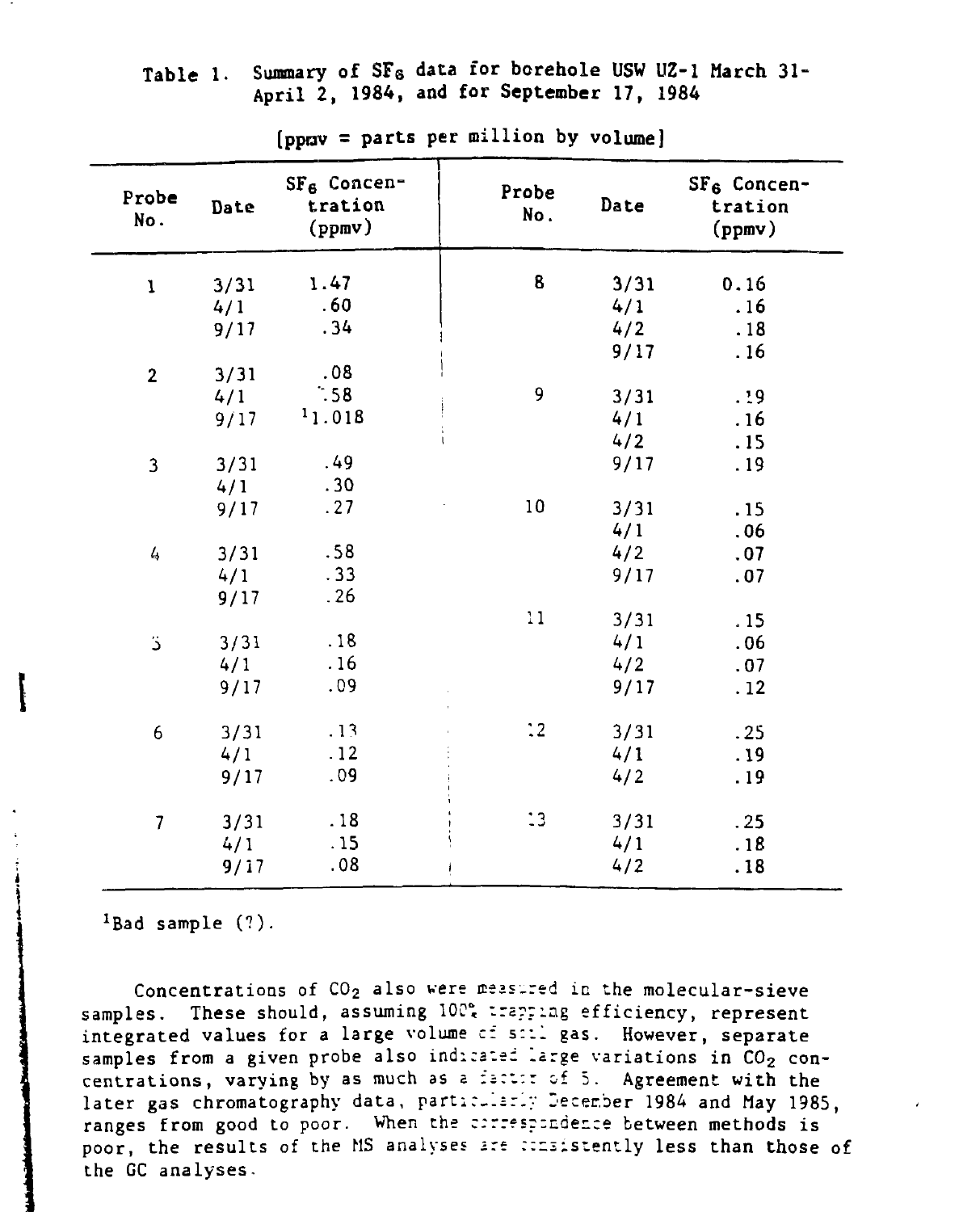**Table 2a. Carbon-dioxide concentrations from soil gas by molecular-sieve method, borehole USW UZ-1**

| Probe          |                   | Depth | Collection                                | CO <sub>2</sub>      | Collection               |                           |
|----------------|-------------------|-------|-------------------------------------------|----------------------|--------------------------|---------------------------|
| No.            | (f <sub>t</sub> ) | (m)   | date<br>(1985)                            | (%)                  | date<br>(1985)           | CO <sub>2</sub><br>$(\%)$ |
| $\mathbf{1}$   | 42                | 12.8  |                                           |                      | $4/30 - 5/1$             | 0.790                     |
| $\overline{2}$ | 62                | 20.3  |                                           |                      | $4/30 - 5/2$<br>5/3      | .029<br>.088              |
| 3              | 93                | 28.3  |                                           |                      | $4/30 - 5/2$<br>5/3      | .014<br>.013              |
| $\frac{1}{2}$  | 131               | 39.9  |                                           |                      | --                       | $-$                       |
| 5              | 201               | 61.3  |                                           |                      | $4/30 - 5/2$<br>5/3      | .021<br>.033              |
| 6              | 266               | 81.1  | $3/26 - 27$                               | 0.030                |                          | --                        |
| $\overline{7}$ | 348               | 106.1 | $3/23 - 24$                               | .016                 |                          |                           |
| 8              | 421               | 128.3 | $3/25 - 26$<br>3/27                       | .064<br>.052         |                          |                           |
| 9              | 501               | 152.7 | 3/25<br>3/26                              | .011<br>.007         | $5/2 - 3$                | .014                      |
| 10             | 621               | 189.3 | $3/23 - 24$<br>3/27                       | .014<br>.053         |                          | - 4                       |
| 11             | 747               | 227.7 | $3/19 - 21$<br>3/23                       | .011<br>.010         | $4/29 - 30$<br>$5/1 - 2$ | .035<br>.055              |
| 12             | 871               | 265.5 | $3/19 - 20$<br>3/21                       | .016<br>.009         |                          | --                        |
| 13             | 998               | 304.2 | $3/19 - 21$<br>$3/24 - 25$                | .004<br>.002         |                          |                           |
| 14             | 1,100             | 335.3 | $3/19 - 21$<br>$3/22 - 23$<br>$3/23 - 25$ | .012<br>.001<br>.019 |                          |                           |
| 15             | 1,207             | 367.9 | $3/19 - 21$                               | .039                 | $4/29 - 30$<br>$5/1 - 3$ | .046<br>.027              |

**[CO2 concentrations are percent (%) by volume; dashes indicate no data]**

# Carbon Isotopes  $($ <sup>14</sup>C and <sup>13</sup>C/<sup>12</sup>C ratio)

Carbon-14 activity and  $\delta^{13}$ C values from individual probes obtained. by both KOH and MS methods are presented in table 3. In addition, volumes of COg gas collected and measured at 25°C and 1 atmosphere also are tabulated. The contract of the contract of the contract of the contract of the contract of the contract of the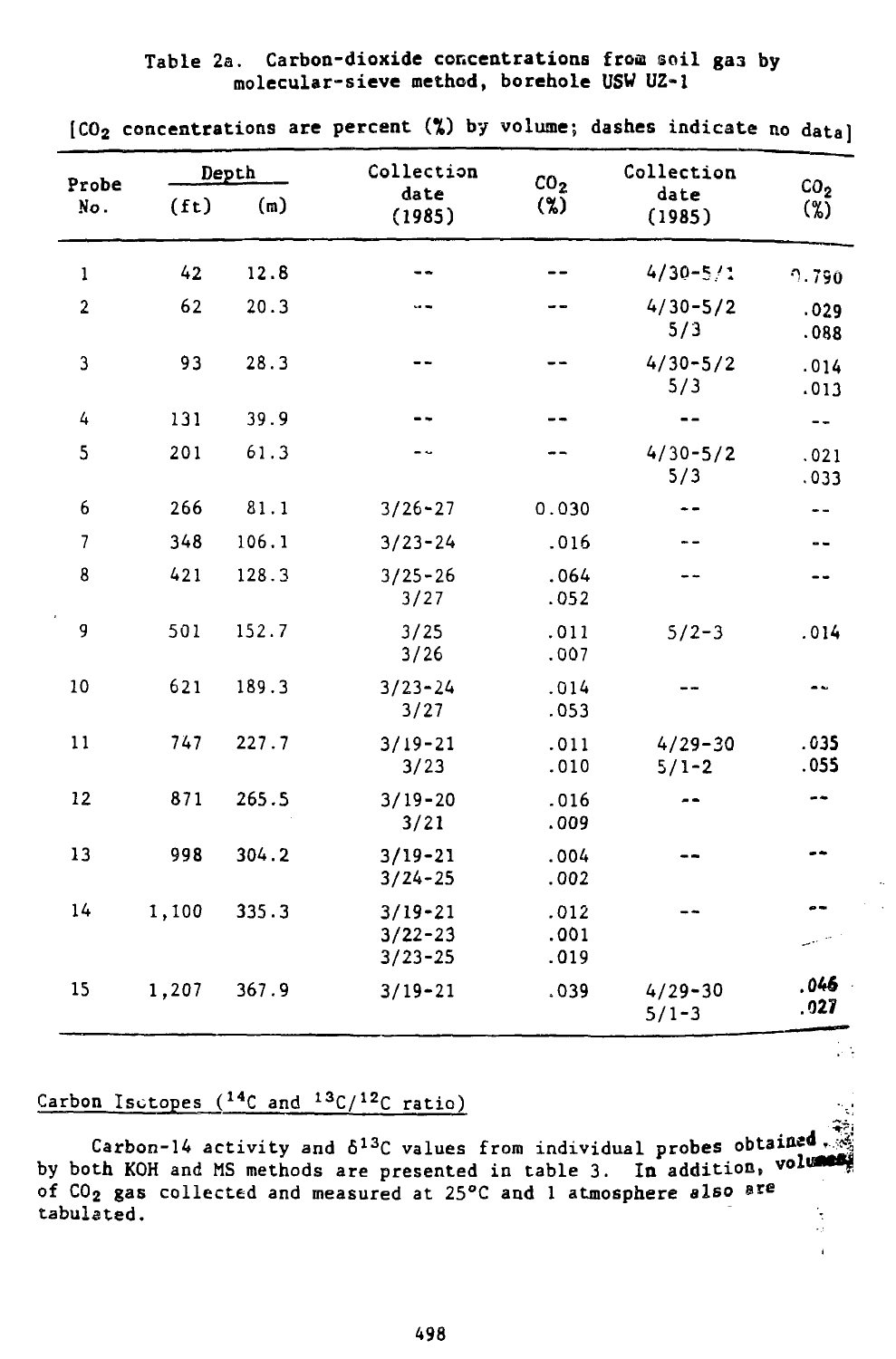| [CO <sub>2</sub> concentrations are percent (%) by volume; dashes indicate no data] |       |       |            |         |              |                                        |                                                 |      |          |               |
|-------------------------------------------------------------------------------------|-------|-------|------------|---------|--------------|----------------------------------------|-------------------------------------------------|------|----------|---------------|
| Probe<br>No.                                                                        |       | Depth |            |         |              | $CO2$ (%) on indicated collection date |                                                 |      |          |               |
|                                                                                     | (t)   | (m)   | 11/9/83    | 1/18/84 | 3/12/84      |                                        | $4/1 - 2/84$ <sup>1</sup> $4/9 - 10/84$ 9/17/84 |      | 12/17/84 | $5/4 - 6/85$  |
| ı                                                                                   | 42    | 12.8  | 0.024      | 0.32    | 0.67         | 1.1                                    | 0.83                                            | 0.58 | 1.05     | 1.64<br>1.37  |
| $\overline{2}$                                                                      | 62    | 20.3  | $\leq 005$ | .01     | .02          | .03                                    | .023                                            | .037 | .045     | .15           |
| 3                                                                                   | 93    | 28.3  | .011       | .02     | .016         | .035                                   | .026                                            | .023 | .022     | .01           |
| 4                                                                                   | 131   | 39.9  | 5.005      | .004    | .013         | .02                                    | .033                                            | .077 | .079     | .09           |
| 5.                                                                                  | 201   | 61.3  | .019       | .06     | .085<br>.076 | .06                                    | .24                                             | .107 | .10      | .04           |
| 6                                                                                   | 266   | 81.1  | .035       | 0.08    | .13          | .12                                    | .08                                             | .07  | .026     | $- -$         |
| $\mathbf{7}$                                                                        | 348   | 106.1 | .032       | .10     | .065         | .075                                   | .07                                             | .08  | .08      | .06           |
| 8                                                                                   | 421   | 128.3 | .105       | .06     | .059<br>.061 | .10                                    | .09                                             | .06  | .09      | .06<br>.11    |
| 9                                                                                   | 501   | 152.7 | .024       | .04     | .063         | .05                                    | .05                                             | .09  | .07      | .06<br>. 11   |
| 10                                                                                  | 621   | 189.3 | .006       | .06     | .009         | .04                                    | .04                                             | .04  | .04      | $\sim$ $\sim$ |
| $\mathbf{H}$                                                                        | 747   | 227.7 | 5.005      | .05     | .006<br>.007 | .025                                   | .026                                            | .05  | .05      | .08<br>.10    |
| 12                                                                                  | 871   | 265.5 | 5.005      | .003    | 5.006        | 5.004                                  | 5.004                                           | --   | 5.003    | $\leq 0.02$   |
| 13                                                                                  | 998   | 304.2 | < 0.05     | 5.003   | .006         | MD <sup>2</sup>                        | .009                                            | --   | 5.003    | $\leq 0.01$   |
| 14                                                                                  | 1,100 | 335.3 | 0.005      | .020.   | --           | $- -$                                  |                                                 | --   | $- -$    | .62           |
| 15                                                                                  | 1,207 | 367.9 | .020       | $ -$    | --           | $- -$                                  | --                                              | --   |          | .18           |
|                                                                                     |       |       |            |         |              |                                        |                                                 |      |          |               |

Tabte 2b. Carbon-dioxide concentrations from soil gas by gas-chromatography method, borehole USW UZ-1

Links and the company of the company of the company of

<sup>1</sup> Samples analyzed onsite by Tracer Research, Inc.

<sup>2</sup>  $HD = not detectable.$ 

**LEARNER**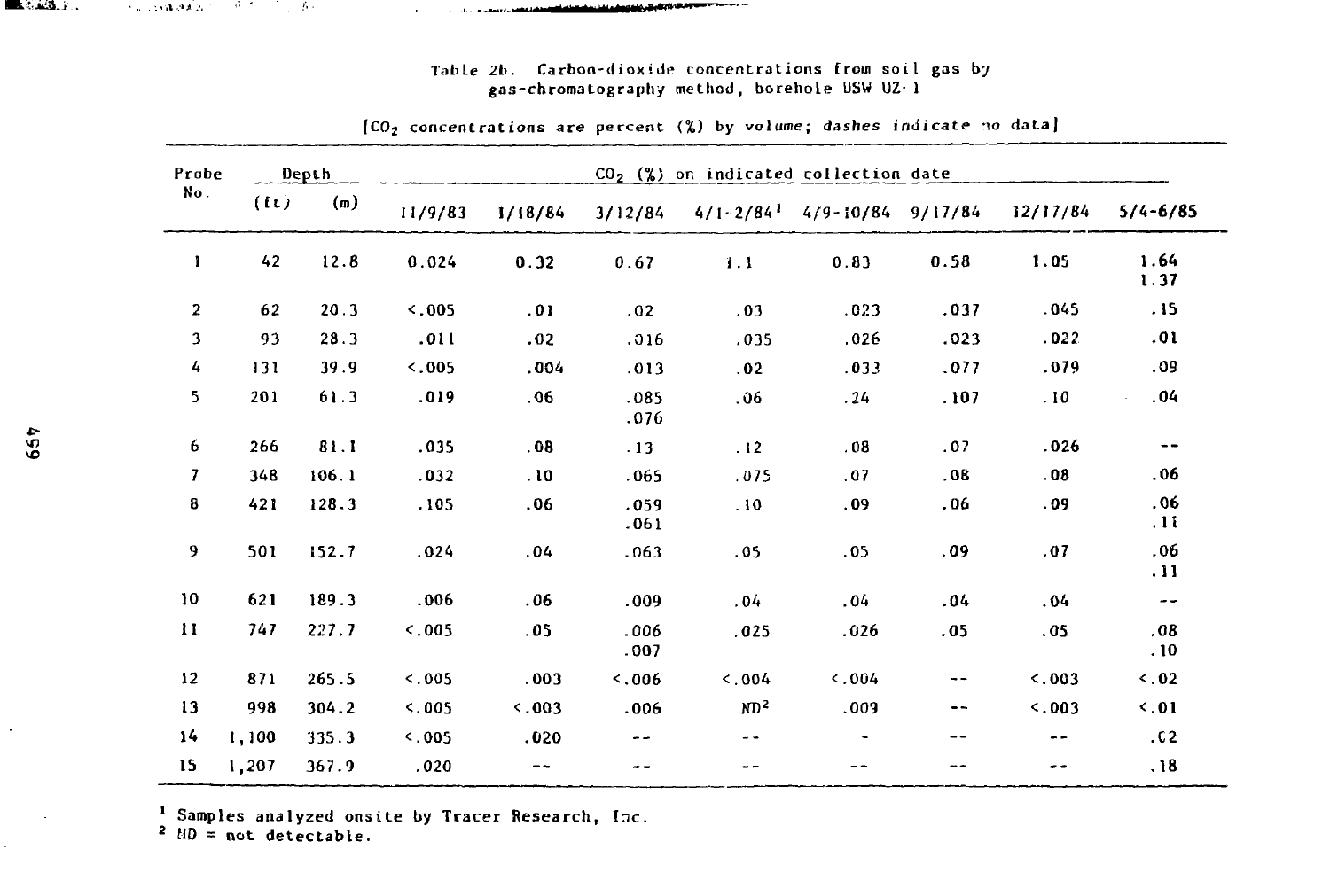# Table 3. Summary data for gas-phase  $CO_2$  and  $\delta^{13}C$  and  $^{14}C$ , borehole USW UZ-1

| Probe |                   |                    |                                     | Molecular-sieve method <sup>1</sup>   |                   |                  |                                       |                                                                    | KOH-method <sup>2</sup>   |                                              |                                                                                  |  |
|-------|-------------------|--------------------|-------------------------------------|---------------------------------------|-------------------|------------------|---------------------------------------|--------------------------------------------------------------------|---------------------------|----------------------------------------------|----------------------------------------------------------------------------------|--|
| No.   | (f <sub>t</sub> ) | Depth<br>$($ a $)$ | Collection<br>Date                  | co <sub>2</sub><br>$(2 \text{ vol.})$ | $CO2$ vol.<br>(1) | $6^{13}C$<br>(L) | 14 <sub>C</sub><br>$(\lambda$ modern) | Collection<br>Date                                                 | $CO2$ vol.<br>(1)         | 613c<br>$(k)$                                | 14c<br>$(2 \text{ modern})$                                                      |  |
|       |                   | Air                | $-$                                 |                                       | --                | --               | --                                    | $4/05 - 10/84$<br>$(4/29 - 5/6)85$                                 | 1.87<br>1.71              | $-8.91$<br>$-8.56$                           | $125.63 \pm 1.01$<br>$124.43 \pm 1.78$                                           |  |
|       |                   | S.cface            | $- -$                               |                                       | $- -$             | --               |                                       | $4/06 - 11/84$<br>$(4/30 - 5/6)85$                                 | 6.40<br>3.60              | $-16.63$<br>$-14.62$                         | $124.29 \pm 0.38$<br>$123.39 \pm 1.55$                                           |  |
| ı.    | 42                | 12.8               | $(4/30-5/2)85$                      | 0.789                                 | 5.680             | $-22.3$          | $121.8 \pm 1.8$                       | $4/2 - 7/84$<br>$4/7 - 12/84$<br>$(4/30 - 5/2)$ B5<br>$5/5 - 6/85$ | 8.1<br>13.2<br>8.9<br>6.9 | $-25.68$<br>$-26.30$<br>$-24.04$<br>$-23.04$ | $120.55 \pm 0.66$<br>$120.99 \pm 0.38$<br>$120.23 \pm 0.64$<br>$120.75 \pm 0.62$ |  |
| 2     | 62                | 20.3               | $(4/30 - 5/4)85$                    | .043                                  | 1.230             | $-26.2$          | $99.3 \pm 1.7$                        | $4/1 - 10/84$                                                      | 0.87                      | $-14.58$                                     | $67.42 \pm 0.87$                                                                 |  |
| з     | 93                | 28.3               | $(4/30 - 5/6)85$                    | .014                                  | 1.18              | $-25.0$          | $85.3 \pm 2.3^3$                      | $4/1 - 10/84$<br>$(4/30 - 5/6)85$                                  | 0.88<br>1.18              | $-11.70$<br>$-17.68$                         | $62.57 \pm 1.95$<br>79.96 ± 1.45                                                 |  |
| 4     | 131               | 39.9               |                                     |                                       |                   |                  |                                       | $4/1 - 10/84$<br>$(4/3C - 5/6)85$                                  | 1.10<br>3.0               | $-19.96$<br>$-20.79$                         | $77.37 \pm 1.52$<br>$87.57 \pm 1.08$                                             |  |
| 5.    | 201               | 61.3               | $(4/30 - 5/4)$ 85                   | .024                                  | .640              | $-23.8$          | $70.3 \pm 3.3$                        | $4/1 - 10/84$<br>$(4/30 - 5/6)85$                                  | 2.6<br>2.30               | $-15.68$<br>$-17.87$                         | $77.35 \pm 0.79$<br>$72.15 \pm 0.88$                                             |  |
| 6     | 266               | 81.1               | $3/26 - 28/85$                      | .030                                  | .430              | $-19.2$          | $85.1 \pm 4.0$                        | $4/1 - 10/84$                                                      | 1.50                      | $-15.27$                                     | $77.24 \pm 1.48$                                                                 |  |
| 1     | 348               | 106.1              | $3/27 - 28/85$                      | .016                                  | .235              |                  |                                       | $4/1 - 10/84$<br>$(4/30-5/6)85$                                    | 2.70<br>2,60              | $-14.79$<br>$-16.59$                         | 76.98 ± 0.90<br>$72.88 \pm 0.74$                                                 |  |
| 8     | 421               | 128.3              | $3/25 - 27/85$                      | .059                                  | .430              | $-23.3$          | $88.3 \pm 2.5$                        | $4/1 - 10/84$                                                      | 3.70                      | $-15.18$                                     | $74.62 \pm 0.51$                                                                 |  |
| 9     | 501               | 152.7              | $3/25 - 26/85$<br>$5/2 - 4/85$      | .609<br>.013                          | .185              |                  |                                       | $4/1 - 10/84$                                                      | 2.1                       | $-15.13$                                     | $73.23 \pm 0.94$                                                                 |  |
| 10    | 621               | 189.3              | $3/27 - 28/85$                      | .024                                  | .210              | $-15.8$          |                                       | $4/1 - 10/84$                                                      | 1.7                       | $-12.82$                                     | $64.02 \pm 0.90$                                                                 |  |
| 11    | 747               | 227.7              | $3/19 - 23/85$<br>$5/1 - 4/85$      | .011<br>.045                          | .800              | $-20.1$          | $61.7 \pm 1.8$                        | $4/1 - 10/84$                                                      | 1.04                      | $-9.69$                                      | $49.94 \pm 1.23$                                                                 |  |
| 12    | 871               | 265.5              | $3/19 - 22/85$                      | .013                                  | .185              | $-25.4$          |                                       | $4/8 - 10/84$                                                      | 0.014                     | $-18.09$                                     | $100.4 \pm 3.74$                                                                 |  |
| 13    | 998               |                    | $304.2$ 19-22; 24-26/85             | .003                                  | .104              | $-11.0$          |                                       | $4/9 - 10/84$                                                      | .004                      | --                                           | $73.3 \pm 2.5^{\circ}$                                                           |  |
|       | 14 1,100          | 335.3              | $3/19 - 25/85$                      | .011                                  | .385              | $-21.6$          |                                       |                                                                    |                           |                                              |                                                                                  |  |
|       | 15 1,207          | 367.9              | $3/19 - 22/85$<br>$(6/29 - 5/1)$ 85 | .039<br>.034                          | .540              | $-21.0$          | $34.2 \pm 1.5$                        |                                                                    |                           |                                              |                                                                                  |  |

#### [Errors for  $\delta^{13}C$  values =  $\pm$  0.2k;  $CO_2$  %-volume are weighted values; dashes indicate no data; blank indicates sample being analyzed)

All <sup>14</sup>C and 6<sup>12</sup>C under molecular-sieve method were measured by Geochron Laboratory, Kruger Enterprise, Inc.,<br>Combridge, Massochutsetts, except as otherwise noted.<br>CANA, 198 and 6<sup>13</sup>C under NOM method were measured by

as otherwise noted.

lister in

**U. vollaractus labor**atory.<br>U. vo**llaractus labor**atory.<br><u>Kong tonom</u> eviclerator, University of Arizona, Tuscon, Arizona.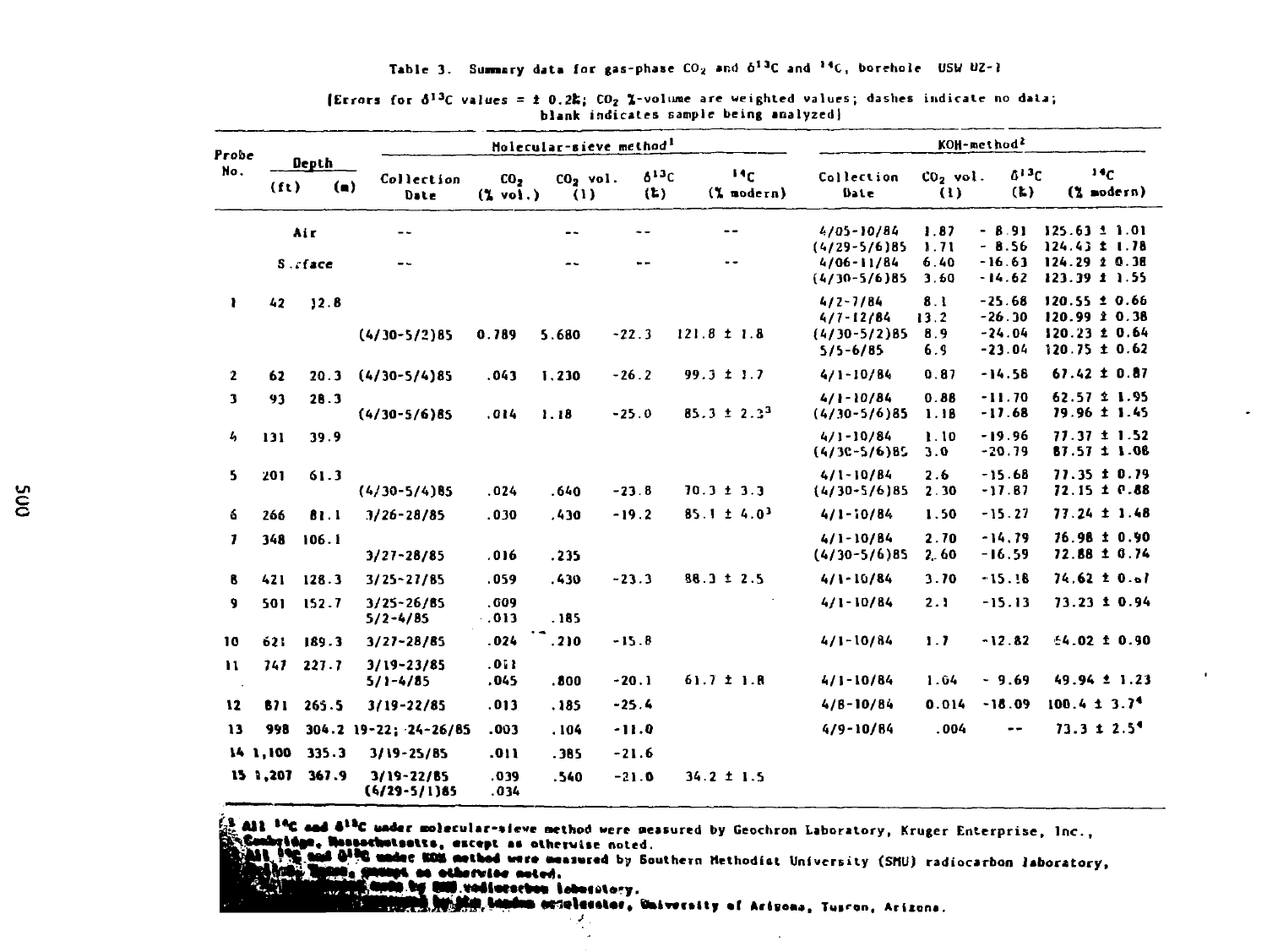**Carbon-14 activities: Several of the probes showed large changes between 1984 and 1985, and may still be changing. Comparing data by the KOH method, values for samples from probes 1 virtually were the same, those for probes 3 and 4 had large increases from 1984 to 1985, and that for probe 7 Lad a small decrease. For the three probes for which 1985 data from both the KOH and MS methods are available, the results of two (probes 1 and 5) compare well, and for one (probe 3), the MS method resulted in somewhat larger values. However, the magnitude of the difference is not totally out of the range that might be expected from statistics, and more** comparisons are **needed.**

The results of the three **other** samples (probes 2, 8, and 11) collected by the MS method in 1985 indicate a substantially greater  $^{14}$ CO<sub>2</sub> activity than those from the same probes determined by the KOH method in 1984. It is not known whether these discrepancies result from temporal changes or from differences in the methods.

A plot of  $^{12}$ CO<sub>2</sub> and  $^{14}$ CO<sub>2</sub> mole fractions versus depth is presente in figure 4 for samples collected in March and May 1985 by the MS method. The <sup>14</sup>CO<sub>2</sub> mole fractions were calculated from a formula derived by Thorstenson et al. (1983). The  $^{14}$ CO<sub>2</sub> mole fractions vere plotted at  $10^{-12}$ the scale of the  $^{12}$ CO<sub>2</sub> mole fractions. The data presented in figure 4 are cunsidered to be preliminary, because the gas concentrations continue to change at the site, and the changes in <sup>14</sup>C noted above may still be occurring. However, one conclusive statement can be made regarding <sup>14</sup>CO<sub>2</sub> in the unsaturated zone. The mole fraction of  $^{14}$ CO<sub>2</sub> at probe 1 is significantly greater than that at the land surface or other depths. This large value is the result of a series of atmospheric-nuclear tests conducted in the early 1960's, that introduced significant quantities of  $14C0<sub>2</sub>$  into the atmosphere, which subsequently were incorporated into the soil gas through plant respiration. Therefore, this large value is a good indicator of the penetration of gaseous  $CO<sub>2</sub>$  from the early 1960's to that depth. A general trend of rapidly decreasing  $12 \text{CO}_2$  mole fractions followed by small decreases with depth occurred as noted above, except in probes 8, 11, and 15. Larger  $^{12}CO_{2}$  concentrations at probes 8 and 15 also are indicated by the GC method. More data are needed to confirm these variations with depth.

Carbon-13/Carbon-12 Ratios: Carbon 13/Carbon-12 ratios are presented in table 3 for 12 of the 13 samples collected by the KOH method in 1984, the 5 samples collected by the KOH method in 1985, and 12 of the 15 samples collected by the MS method in 1985. Results for the samples collected in 1984 have a tendency toward a fairly uniform profile distributed about  $\delta^{13}$ C values ranging from -15 to -17% (7 samples, with <sup>4</sup> substantially heavier and 3 substantially lighter). Results for Probe 1 indicate exceptionally light values among these samples. Of the samples collected by the KOH method in 1985, the  $\delta^{13}$ C value for probe 1 became heavier, and  $\delta^{13}$ C values for the other 4 probes were somewhat to substantially lighter than those measured in 1984. The values for  $\delta^{13}$ C in samples collected by the MS method tend to be lighter (-19 to : "26S;) but values for probes 10 and 13 are somewhat heavier.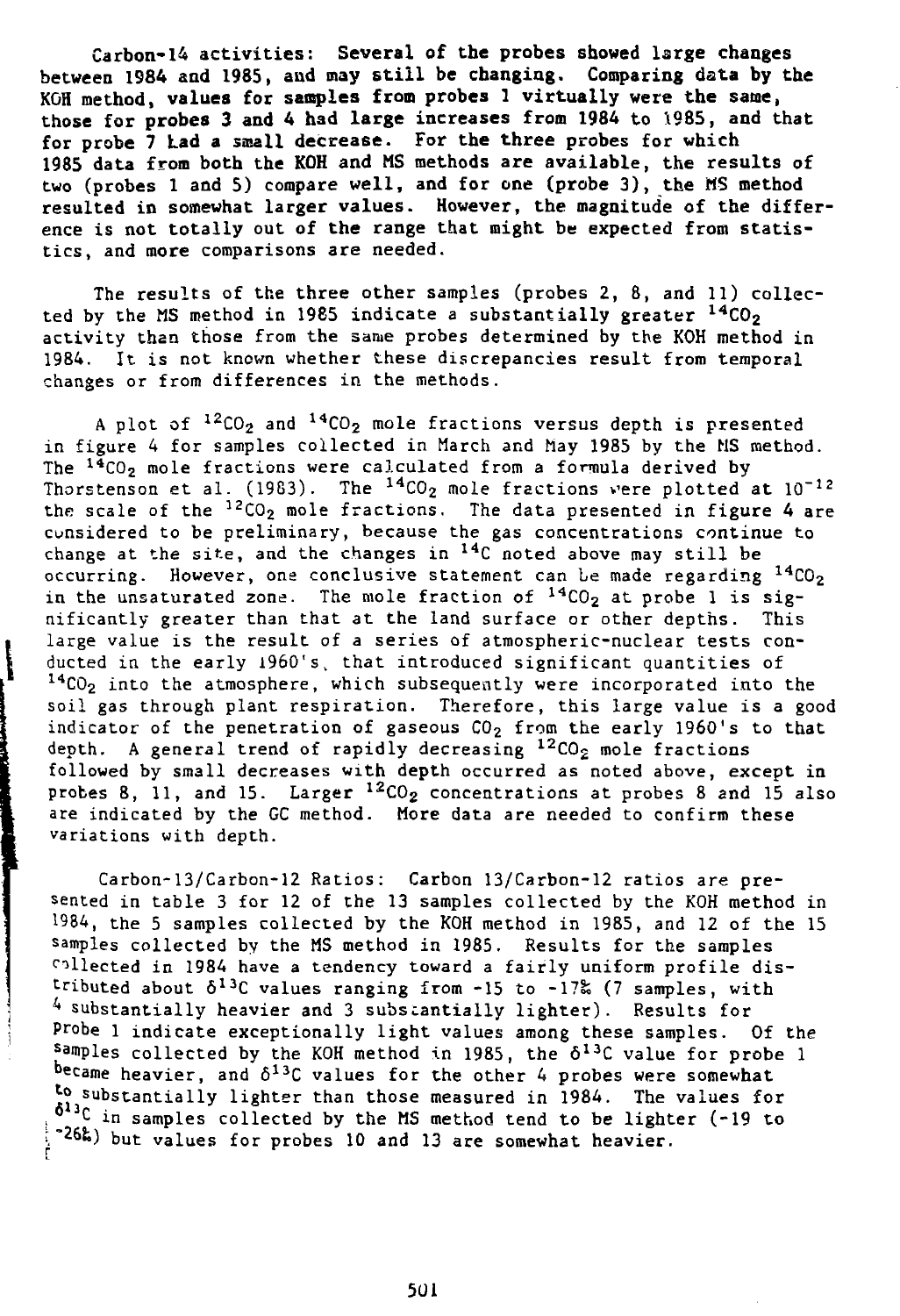

Figure 4.  $12CO_2$  and  $14CO_2$  mole fraction versus depth

502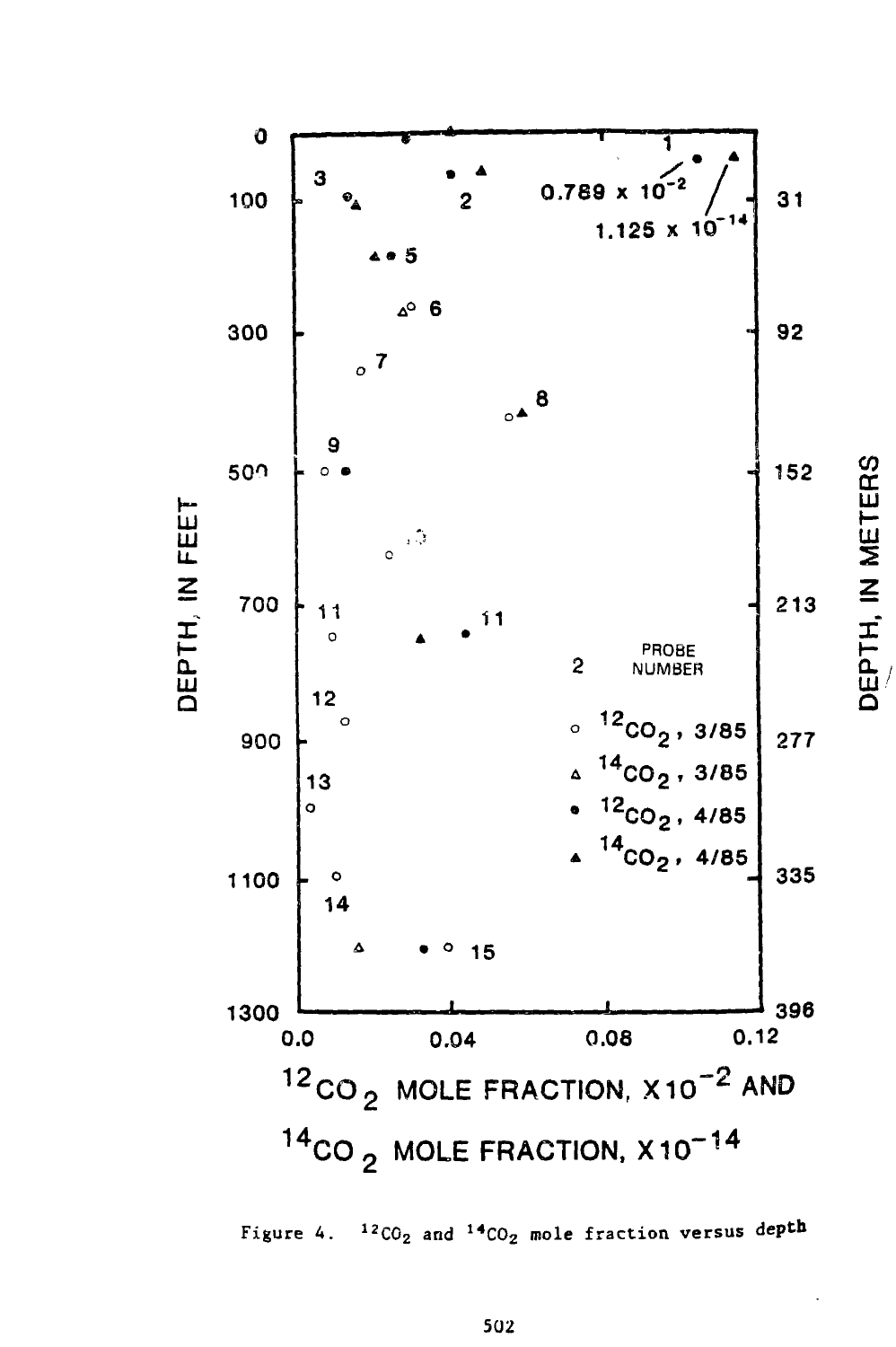**Comparisons of the fii3C values for samples collected by the two methods are only possible for probss 1, 3 and 5. The 6<sup>13</sup>C value for the sample collected by MS for probe 1 is somewhat heavier than that for the sample collected by KOH. For the other two probes, the 6<sup>13</sup>C values for the samples collected by MS are lighter by 6 to 7&. Discrepancies between the methods are under investigation.**

# Water Vapor

Stable isotopic data of 6D and 6<sup>18</sup>0 in water vapor collected **from** individual probes by the MS and cold-trap methods are given in table 4. In addition, the calculated in-situ, liquid-phase isotopic data of 6D and  $\delta^{18}$ O are provided, assuming the vapor is in equilibrium with the water phase at 25°C. As indicated in the table, the difference in isotopic ratios of  $\delta D$  in samples collected by the cold-trap and molecularsieve methods is reasonably comparable for probes 7 and 8, whereas they are significantly different for probes 1, 11, and 13. Moreover, the direction and magnitude in  $\delta D_{\mu}$  values determined by the two methods are not consistent. Apparent differences in 6D by the two methods may be due to fractionation of vapor during pumping from depth to the land surface through several stages of condensation and evaporation in the small  $(0.118 \text{-} \text{ln.} \text{ or } 3\text{-} \text{mm})$  probe tubes. In any case, the overall calculated values of 6D. values are close to those in ground water at Yucca Mountain and at nearby areas (-97 to -110 %), obtained by Benson et al. (1983) and Claassen (1983). However, the  $\delta^{18}$ O values determined by the two methods were very different in all cases, with the MS-method results being much heavier. This heavier tendency is attributed to the exchange of oxygen atoms between the water and MS  $(SiO<sub>2</sub>)$  materials during degassing at 350°C.

Repeated sampling of water vapor by both methods or other improved methods will be continued to ensure that consistent values are obtained. These data also will be compared with isotopic data obtained by squeezing and centrifuging of pore fluids from cores to be collected at other areas on Yucca Mountain.

#### Conclusions

# Evaluation of Molecular-Sieve Method

The principal advantage of the MS method of  $CO<sub>2</sub>$  gas and water-vapor sampling is its simple design and insured nonbreakable shipping between the sampling site and the laboratory. For water-vapor collection, an exchange of oxygen atoms between the water and the molecular sieve occurred during degassing and affected the oxygen-isotope values. The hydrogen-isotopic data seem to be unaffected by exchange processes, and values were close to those in ground water at Yucca Mountain and at nearby areas. Thus, 6D data (and possibly tritium data) can be obtained by the MS method simultaneously with  $CO<sub>2</sub>$  samples, whereas the KOH method cannot be used to collect both samples at the same time.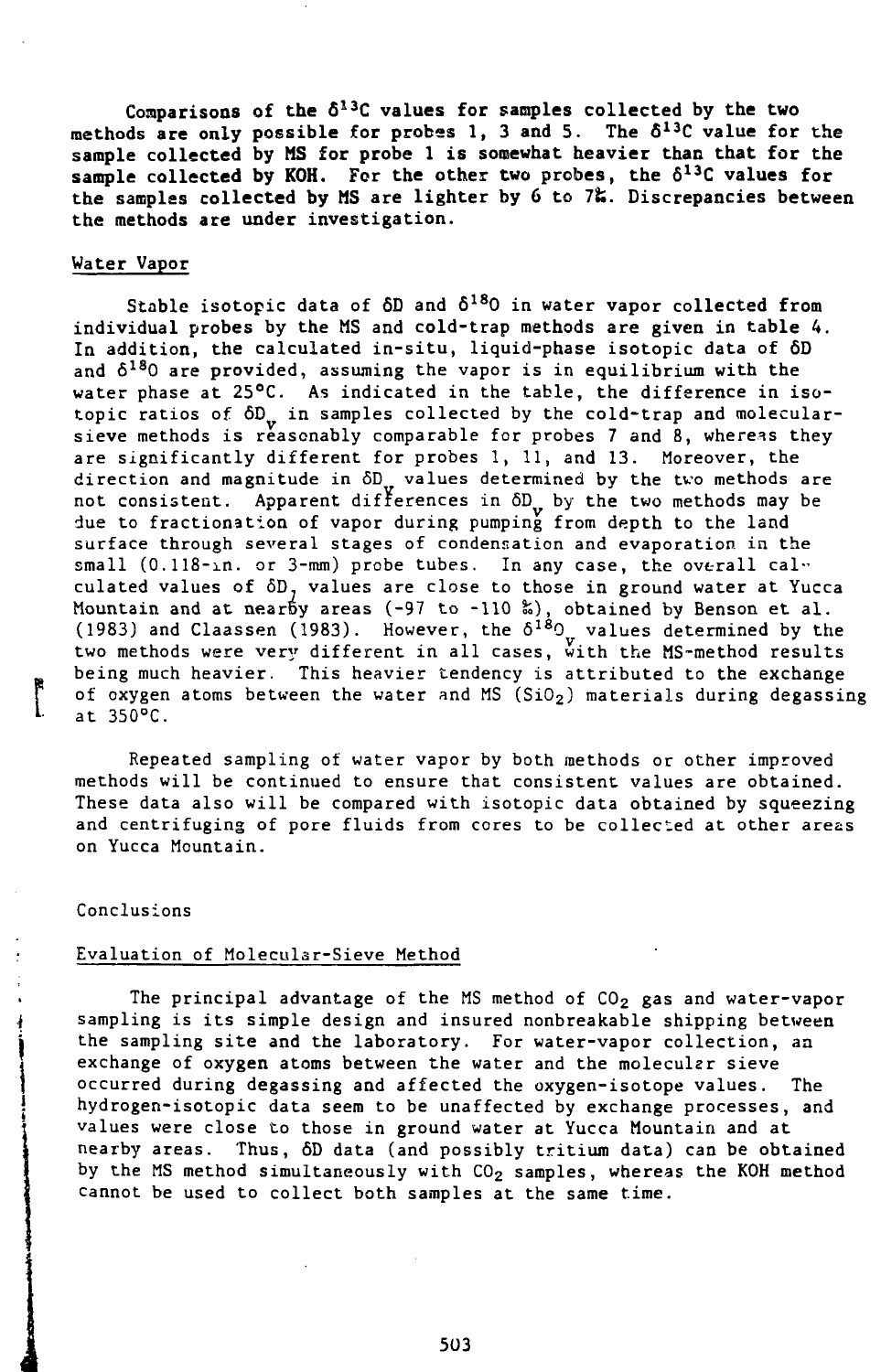# Table 4. Stable-isotope ratios in water vapor, borehole und their

[5 values are in parts per thousand (2) relative to V-SHOW standard, errors for  $\frac{\partial v}{\partial x} = 22$ .  $\frac{22}{300}$ <br>5<sup>18</sup>0 = ±0.2; CT = cold-trap method; HS = molecular-sieve method; dashes indicate no data].

| Probe<br>. No. |                   | Depth<br>$\overline{(\mathfrak{m})}$ | Collection<br>date | Collection | $\delta D_{\mathbf{v}}$ | $\delta^{18}0_{V}$ | $\delta \rho_{1}^{1}$ | $\delta^{18}0^{11}$ |  |
|----------------|-------------------|--------------------------------------|--------------------|------------|-------------------------|--------------------|-----------------------|---------------------|--|
|                | (f <sub>t</sub> ) |                                      |                    | method     | $(k)$                   | (k)                | (2)                   | (k)                 |  |
| 1              | 42                | 12.8                                 | 4/10/84            | <b>CT</b>  | $-169.5$                | $-19.7$            | $-108.0$              | $-10.7$             |  |
|                |                   |                                      | 4/30/85            | <b>NS</b>  | $-151.0$                | $-6.4$             | $-88.2$               | $+2.7$              |  |
| 2              | 62                | 20.3                                 | 5/02/85            | <b>MS</b>  | $-173.5$                | $-12.3$            | $-112.3$              | $-3.2$              |  |
| 3              | 93                | 28.3                                 | 5/02/85            | МS         | $-170.5$                | $-13.9$            | $-109.1$              | - 4.8               |  |
| 4              | 131               | 39.9                                 | $ -$               | $- -$      | $\sim$ $-$              | $\sim$ $\sim$      | $\rightarrow$         | $\sim$ $\sim$       |  |
| 5              | 201               | 61.3                                 | 5/02/85            | <b>MS</b>  | $-161.0$                | $-7.5$             | $-98.9$               | $+1.6$              |  |
| 6              | 266               | 81.1                                 | 3/26/85            | <b>MS</b>  | $-185.0$                | $-10.6$            | $-124.7$              | $-1.5$              |  |
| 7              | 348               | 106.1                                | 4/10/84            | <b>CT</b>  | $-187.0$                | $-23.6$            | $-126.8$              | $-14.6$             |  |
|                |                   |                                      | 3/25/85            | <b>HS</b>  | $-188.5$                | $-12.6$            | $-128.4$              | $-3.5$              |  |
| 8              | 421               | 128.3                                | 4/10/84            | <b>CT</b>  | $-170.0$                | $-22.0$            | $-108.6$              | $-13.0$             |  |
|                |                   |                                      | 3/25/85            | МS         | $-175.5$                | $-9.5$             | $-114.5$              | $-0.4$              |  |
|                |                   |                                      | 3/27/85            | <b>MS</b>  | $-172.0$                | $-7.0$             | $-110.7$              | $+2.1$              |  |
| 9              | 501               | 152.7                                | 3/25/85            | <b>MS</b>  | $-189.0$                | $-15.6$            | $-129.0$              | $-6.5$              |  |
|                |                   |                                      | 3/26/85            | <b>MS</b>  | $-194.0$                | $-13.4$            | $-134.4$              | $-4.3$              |  |
|                |                   |                                      | 5/02/85            | <b>MS</b>  | $-174.5$                | $-14.4$            | $-113.4$              | $-5.3$              |  |
| 10             | 621               | 189.3                                | 3/23/85            | <b>MS</b>  | $-176.5$                | $-13.8$            | $-115.6$              | $-4.7$              |  |
| 11             | 747               | 227.7                                | 5/01/85            | cr         | $-175.5$                | $-22.7$            | $-114.5$              | $-13.7$             |  |
|                |                   |                                      | 3/21/85            | <b>MS</b>  | $-191.0$                | $-14.5$            | $-131.1$              | $-5.4$              |  |
|                |                   |                                      | 4/29/85            | <b>MS</b>  | $-159.0$                | $-5.7$             | $-96.8$               | $+3.4$              |  |
| 12             | 871               | 265.5                                | 3/20/85            | <b>MS</b>  | $-164.0$                | $-7.3$             | $-102.1$              | $+1.8$              |  |
| 13             | 998               | 304.2                                | 4/10/84            | <b>CT</b>  | $-188.0$                | $-24.7$            | $-127.9$              | $-15.7$             |  |
|                |                   |                                      | 3/21/85            | <b>MS</b>  | $-176.5$                | $-14.7$            | $-115.6$              | $-5.6$              |  |
|                | 141,100           | 335.3                                | 3/21/85            | NS         | $-172.0$                | $-17.9$            | $-110.7$              | $-8.9$              |  |
|                | 15 1,207          | 367.9                                | 3/19/85            | <b>MS</b>  | $-172.0$                | $-14.4$            | $-110.7$              | $-5.3$              |  |
|                |                   |                                      | 4/29/85            | <b>MS</b>  | $-157.0$                | $-8.0$             | $-94.6$               | $+1.1$              |  |
|                |                   |                                      | 5/01/85            | <b>MS</b>  | $-142.5$                | $-13.9$            | $-79.0$               | $-48$               |  |

Note:  $1 \delta D_1$ ,  $\delta^{18}O_1$  are calculated liquid-phase isotopic data, assuming water-vapor equilibrium at 25°C.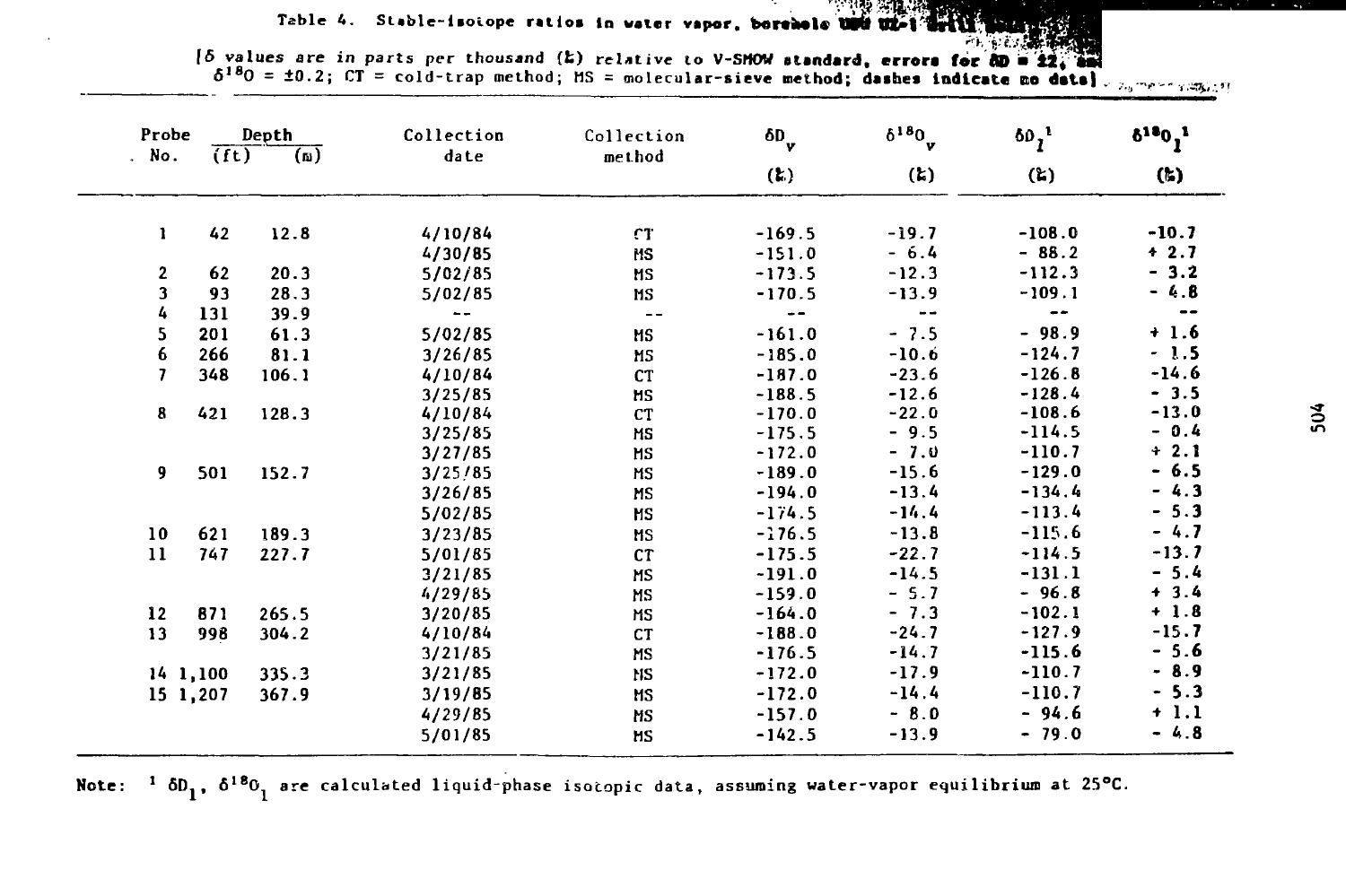- Thorstenson, D.C., E.P. Weeks, Herbert Haas and D.W. Fisher. 1983. Distribution of gaseous  $^{12}CO_2$ ,  $^{13}CO_2$  and  $^{14}CO_2$  in the sub-soi unsaturated zone of the Western U.S. Great Plains. Radiocarbon, v. 25, no. 2, pp. 315-346.
- Whitfield, M.S., 1985. Vacuum drilling of unsaturated tuff at a potential radioactive waste repository, Yucca Mountain, Nevada. In Proceeding, National Water Well Association Conference on Characterization and Monitoring of the Vadose (unsaturated) Zone, Denver, Colorado, November 19-21, 1985.
- Winograd, I.J. 1972. Near surface storage of solidified high-level radioactive waste in thick (400-2,000 feet) unsaturated 2ores in the Southwest. Geological Society of America Abstracts with Program, v. 4, no. 7, pp. 708-709.
- Winograd, I.J. 1974. Radioactive waste storage in the arid zone. Transactions of the American Geophysical Union (EOS), v. 55, no. 10, pp. 884-894.
- Winograd, I.J. 1981. Radioactive waste disposal in thick unsaturated zones. Science, v. 212, no. 4502, pp. 1457-1464.
- Yang, I.C. 1983- Evaluation of direct-precipitation and gas-evolution methods for radiocarbon dating of ground water. Radiocarbon, v. 25, no. 2, pp. 511-518.

# Biographical Sketch

A native of Taiwan, Dr. In Che Yang received his bachelor of science degree in chemical engineering from National Taiwan University, master of science in nuclear chemistry (1966) from Carleton University, Canada, and doctor of philosophy degree in isotope geochemistry (1971) from the University of Washington. He worked at the Department of Geology, University of Washington as a post-doctor (1971-73), Research Assistant (1973-75), and Research Assistant Professor (1975-78) after graduation. Dr. Yang joined the U.S. Geological Survey in April 1978. He was section chief of the Radiochemical Section (1980-84), and joined the Nuclear Hydrology Program (1984 to present). He is currently a Project Chief ia Hydrochemistry. His address : U.S. Geological Survey, Box 25046, MS 416, Denver Federal Center, Denver, CO 80225.

Edwin P. Weeks received his bachelor of science degree in geological engineering from Colorado School of Mines, Golden, Colorado, in 1958. has worked in various aspects of ground-water research at the Water ^ Resources Division of the U.S. Geological Survey from 1958 to present. Since 1958, he has served as the chief of various projects involving studies of the impacts of irrigation on ground-water systems, developed of air-permeability techniques to characterize unsaturated zones, investigation gation of artificial recharge methods, studies of anisothermal vapor transport and gaseous diffusion in the unsaturated zone, and measurement of evapotranspiration. He has also taught courses at the U.S. Geological He 19 Survey Training Center in various ground-water related subjects. currently Chief of the Unsaturated Zone Field Studies in Denver, Color His address is: U.S. Geological Survey, Box 25046, MS 413, Denver Center, Denver, CO 80225.

(Biographical information for H.H. Haas and D.C. Thorstenson was un available at time of printing.)